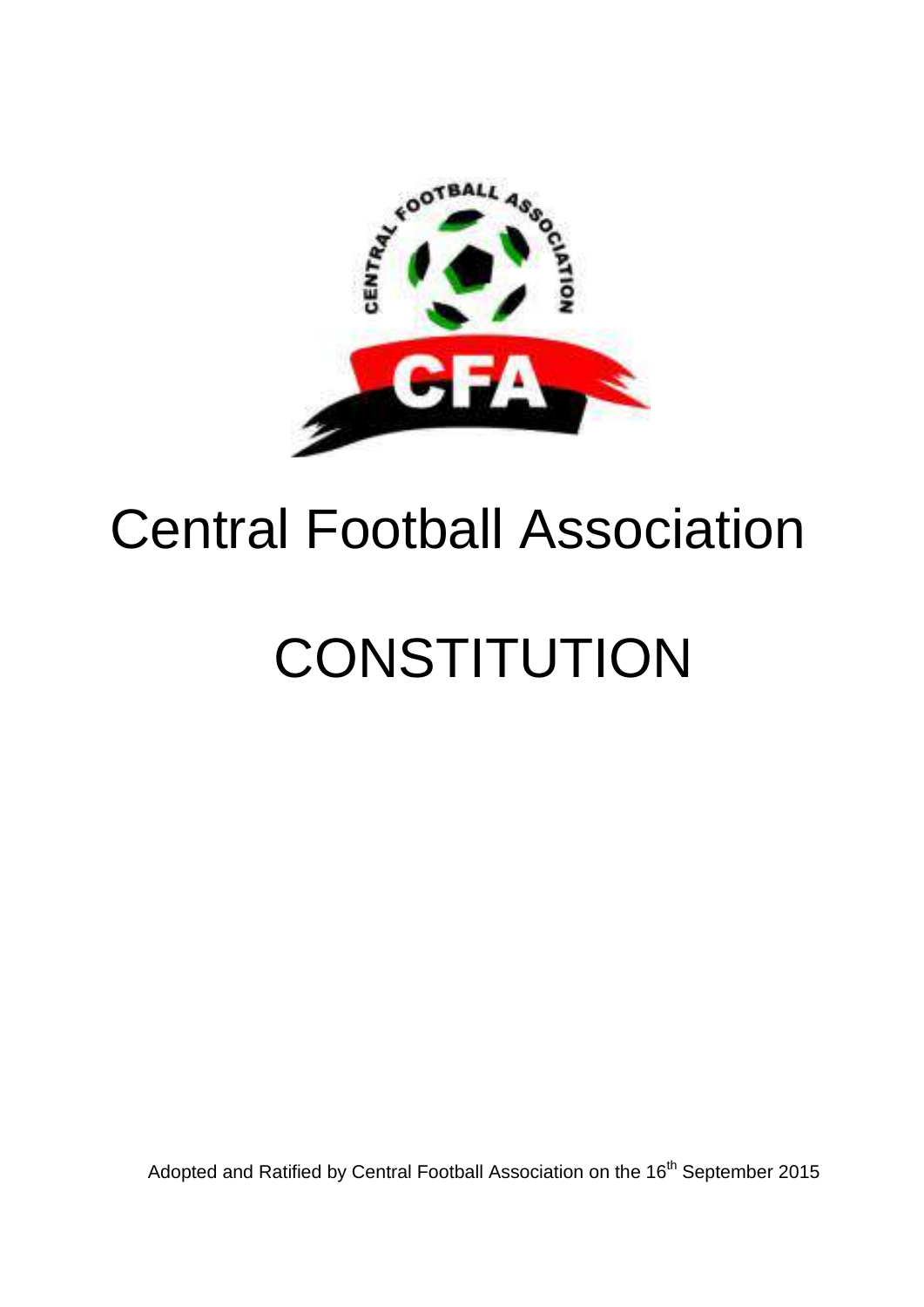# **TABLE OF CONTENTS**

| <b>ITEMS</b>                                                                                                                                                        |                                                                                                                                                                                                                                             |           | <b>PAGE</b>                                                    |  |
|---------------------------------------------------------------------------------------------------------------------------------------------------------------------|---------------------------------------------------------------------------------------------------------------------------------------------------------------------------------------------------------------------------------------------|-----------|----------------------------------------------------------------|--|
| <b>DEFINITIONS</b><br>$\mathbf{1}$<br><b>GENERAL PROVISIONS</b><br>L.                                                                                               |                                                                                                                                                                                                                                             |           |                                                                |  |
| <b>ARTILCE 1</b><br><b>ARTICLE 2</b><br><b>ARTICLE 3</b><br><b>ARTICLE 4</b><br><b>ARTICLE 5</b><br><b>ARTICLE 6</b><br><b>ARTICLE 7</b><br><b>ARTICLE 8</b>        | NAME, HEADQUATERS, LEGAL FORM<br><b>OBJECTIVES</b><br>NEUTRALITY AND NON DISCRIMINATION<br>PROMOTING FRIENDLY RELATIONS<br><b>PLAYERS</b><br><b>LAWS OF THE GAME</b><br><b>CONDUCT OF BODIES AND OFFICIALS</b><br><b>OFFICIAL LANGUAGES</b> |           | 2<br>$\overline{2}$<br>3<br>3<br>3<br>3<br>3<br>$\overline{4}$ |  |
| $\Pi$ .                                                                                                                                                             | <b>MEMBERSHIP</b><br>4                                                                                                                                                                                                                      |           |                                                                |  |
| <b>ARTICLE 9</b><br><b>ARTICLE 10</b><br><b>ARTICLE 11</b><br><b>ARTICLE 12</b><br><b>ARTICLE 13</b><br><b>ARTICLE 14</b><br><b>ARTICLE 15</b><br><b>ARTICLE 16</b> | ADMISSION, SUSPENSION AND EXPULSION<br><b>ADMISSION</b><br>REQUEST AND PROCEDURE FOR APPLICATION<br><b>MEMBERS' RIGHTS</b><br><b>MEMBERS' OBLIGATIONS</b><br><b>SUSPENSION</b><br><b>EXPULSION</b><br><b>RESIGNATION</b>                    |           | 4<br>$4 - 5$<br>5<br>5<br>6<br>$6 - 7$<br>7<br>7               |  |
| <b>ARTICLE 17</b><br><b>ARTICLE 18</b>                                                                                                                              | <b>INDEPENDENCE OF MEMBERS AND THEIR BODIES</b><br>STATUS OF CLUBS, LEAGUES, REGIONAL ASSOCIATIONS AND                                                                                                                                      | $7 - 8$   | $7 - 8$                                                        |  |
|                                                                                                                                                                     | <b>OTHER GROUPS OF CLUBS</b>                                                                                                                                                                                                                |           |                                                                |  |
|                                                                                                                                                                     | III. HONORARY PRESIDENT AND HONORARY MEMBER                                                                                                                                                                                                 |           | 8                                                              |  |
| <b>ARTICLE 19</b>                                                                                                                                                   | HONORARY PRESIDENT AND HONORARY MEMBER                                                                                                                                                                                                      |           | 8                                                              |  |
| IV. ORGANISATION                                                                                                                                                    |                                                                                                                                                                                                                                             | 8         |                                                                |  |
| <b>ARTICLE 20</b>                                                                                                                                                   | <b>BODIES OF THE Member Association</b>                                                                                                                                                                                                     |           | 8                                                              |  |
| <b>GENERAL MEETING</b><br>A.                                                                                                                                        |                                                                                                                                                                                                                                             | 9         |                                                                |  |
| <b>ARTICLE 21</b>                                                                                                                                                   | DEFINITION AND COMPOSITON OF THE GENERAL MEETING                                                                                                                                                                                            |           | 9                                                              |  |
| <b>ARTICLE 22</b>                                                                                                                                                   | DELEGATES AND VOTES                                                                                                                                                                                                                         |           | $9 - 10$                                                       |  |
| <b>ARTICLE 23</b>                                                                                                                                                   | <b>AREAS OF AUTHORITY</b>                                                                                                                                                                                                                   |           | 10                                                             |  |
| <b>ARTICLE 24</b>                                                                                                                                                   | <b>OUORUM OF THE GENERAL MEETING</b>                                                                                                                                                                                                        |           | 11                                                             |  |
| <b>ARTICLE 25</b>                                                                                                                                                   | DECISIONS OF THE GENERAL MEETING                                                                                                                                                                                                            |           | 11                                                             |  |
| <b>ARTICLE 26</b>                                                                                                                                                   | <b>ELECTIONS</b>                                                                                                                                                                                                                            |           | 11                                                             |  |
| <b>ARTICLE 27</b>                                                                                                                                                   | <b>ANNUAL GENERAL MEETING</b>                                                                                                                                                                                                               |           | 12                                                             |  |
| <b>ARTICLE 28</b>                                                                                                                                                   | AGENDA OF THE ANNUAL GENERAL MEETING                                                                                                                                                                                                        |           | $12 - 13$                                                      |  |
| <b>ARTICLE 29</b>                                                                                                                                                   | EXTRAORDINARY GENERAL MEETING                                                                                                                                                                                                               |           | 13                                                             |  |
| <b>ARTICLE 30</b>                                                                                                                                                   | AMENDMENTS TO THE CONSTITUTION                                                                                                                                                                                                              |           | 13                                                             |  |
| <b>ARTICLE 31</b>                                                                                                                                                   | <b>MINUTES</b>                                                                                                                                                                                                                              |           | 13                                                             |  |
| <b>ARTICLE 32</b>                                                                                                                                                   | <b>EFFECTIVE DATES OF DECISIONS</b>                                                                                                                                                                                                         |           | 14                                                             |  |
|                                                                                                                                                                     | <b>B. BOARD OF DIRECTORS</b>                                                                                                                                                                                                                |           | 14                                                             |  |
| <b>ARTICLE 33</b>                                                                                                                                                   | <b>COMPOSITION</b>                                                                                                                                                                                                                          |           | 14                                                             |  |
| <b>ARTICLE 34</b>                                                                                                                                                   | ELECTION OF THE MEMBERS OF THE BOARD OF DIRECTORS                                                                                                                                                                                           |           | $14 - 15$                                                      |  |
| <b>ARTICLE 35</b>                                                                                                                                                   | <b>MEETINGS OF THE BOARD OF DIRESTORS</b>                                                                                                                                                                                                   | $15 - 16$ |                                                                |  |
| <b>ARTICLE 36</b>                                                                                                                                                   | <b>POWERS OF THE BOARD OF DIRECTORS</b>                                                                                                                                                                                                     |           | 16                                                             |  |
| <b>ARTICLE 37</b>                                                                                                                                                   | <b>DECISIONS</b>                                                                                                                                                                                                                            |           | 17                                                             |  |
| <b>ARTICLE 38</b>                                                                                                                                                   | DISMISSAL OF A PERSON OR BODY                                                                                                                                                                                                               |           | 17                                                             |  |
| C. PRESIDENT                                                                                                                                                        |                                                                                                                                                                                                                                             |           | 18                                                             |  |
| <b>ARTICLE 39</b>                                                                                                                                                   | <b>PRESIDENT</b>                                                                                                                                                                                                                            |           | 18                                                             |  |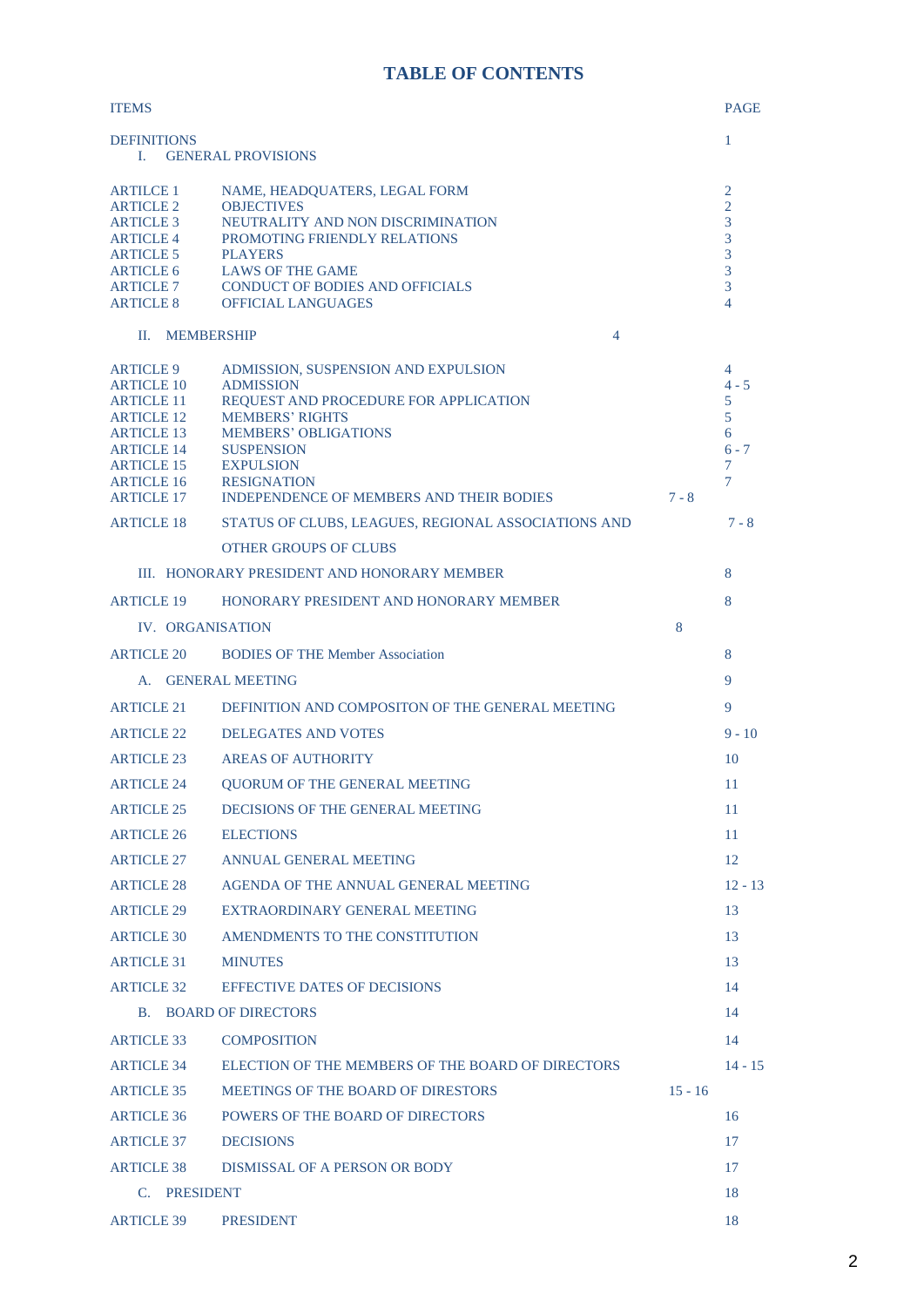|                        | ARTICLE 40 CANDIDATES FOR THE OFFICE OF PRESIDENT              |    | 18        |
|------------------------|----------------------------------------------------------------|----|-----------|
|                        | ARTICLE 41 REPRESENTATION AND SIGNATURE                        |    | 18        |
|                        | D. EMERGENCY COMMITTEE                                         |    | 19        |
|                        | ARTICLE 42 EMERGENCY COMMITTEE                                 |    | 19        |
|                        | E. STANDING COMMITTEES                                         | 19 |           |
| ARTICLE 43             | <b>STANDING COMMITTEES</b>                                     |    | $19 - 20$ |
| ARTICLE 44             | <b>FINANCE COMMITTEE</b>                                       |    | 20        |
| <b>ARTICLE 45</b>      | AUDIT AND COMPLIANCE COMMITTEE                                 |    | 20        |
| <b>ARTICLE 46</b>      | <b>ORGANIZING COMMITTEE OF Member Association COMPETITIONS</b> |    | 20        |
| <b>ARTICLE 47</b>      | TECHNICAL AND DEVELOPMENT COMMITTEE                            |    | 20        |
| <b>ARTICLE 48</b>      | <b>REFEREES COMMITTEE</b>                                      |    | 21        |
| <b>ARTICLE 49</b>      | <b>LEGAL COMMITTEE</b>                                         |    | 21        |
| ARTICLE 50             | <b>COMMITTEE FOR WOMEN'S FOOTBALL</b>                          |    | 21        |
| ARTICLE 51             | YOUTH FOOTBALL AND DEVELOPMENT COMMITTEE                       |    | 21        |
| <b>ARTICLE 52</b>      | <b>SPORTS MEDICINE COMMITTEE</b>                               |    | 21        |
| <b>ARTICLE 53</b>      | <b>PLAYERS' STATUS COMMITTEE</b>                               |    | 21        |
|                        | ARTICLE 54 MARKETING COMMITTEE                                 |    | 22        |
|                        | ARTICLE 55 AD-HOC COMMITTEES                                   |    | 22        |
| <b>F. OTHER BODIES</b> |                                                                |    | 22        |
|                        | ARTICLE 56 CLUB LICENISING COMMITTEE                           |    | 22        |
|                        | ARTICLE 57 ELECTORAL COMMITTEE                                 |    | 22        |
|                        | G. GENERAL SECRETARIAT                                         |    | 22        |
|                        | ARTICLE 58 GENERAL SECRETARIAT                                 |    | 22        |
|                        | ARTICLE 59 GENERAL SECRETARY                                   |    | 23        |
| H. JUDICIAL BODIES     |                                                                |    | 24        |
|                        | ARTICLE 60 JUDICIAL BODIES                                     |    | 24        |
|                        | ARTICLE 61 DISCIPLINARY COMMITTEE                              |    | 24        |
| <b>ARTICLE 62</b>      | <b>ETHICS COMMITTEE</b>                                        |    | 25        |
| ARTICLE 63             | <b>APPEAL COMMITTEE</b>                                        |    | 25        |
| ARTICLE 64             | DISCIPLINARY MEASURES                                          |    | $25 - 26$ |
| ARTICLE 65             | <b>ARBITRATION</b>                                             |    | 26        |
| <b>ARTICLE 66</b>      | <b>JURISDICTION</b>                                            |    | 26        |
|                        | ARTICLE 67 COURT OF ARBITRATION FOR SPORT                      |    | 26        |
| V. FINANCE             |                                                                |    | 27        |
| <b>ARTICLE 68</b>      | <b>FINANCIAL PERIOD</b>                                        |    | 27        |
| <b>ARTICLE 69</b>      | <b>REVENUE</b>                                                 |    | 27        |
| <b>ARTICLE 70</b>      | <b>EXPENSES</b>                                                |    | 27        |
| <b>ARTICLE 71</b>      | <b>INDEPENDENT EXTERNAL AUDITORS</b>                           |    | 27        |
| <b>ARTICLE 72</b>      | <b>MEMBERSHIP SUBSCRIPTIONS</b>                                |    | 28        |
| <b>ARTICLE 73</b>      | <b>SETTLEMENT</b>                                              |    | 28        |
| <b>ARTICLE 74</b>      | <b>LEVIES</b>                                                  |    | 28        |
|                        | VI. COMPETITIONS AND RIGHTS IN COMPETITIONS AND EVENTS         | 28 |           |
| <b>ARTICLE 75</b>      | <b>COMPETITIONS</b>                                            |    | 28        |
| <b>ARTICLE 76</b>      | <b>RIGHTS</b>                                                  |    | $28 - 29$ |
| <b>ARTICLE 77</b>      | <b>AUTHORISATION</b>                                           |    | 29        |
|                        | VII. INTERNATIONAL MATCHES AND COMPETITIONS                    | 29 |           |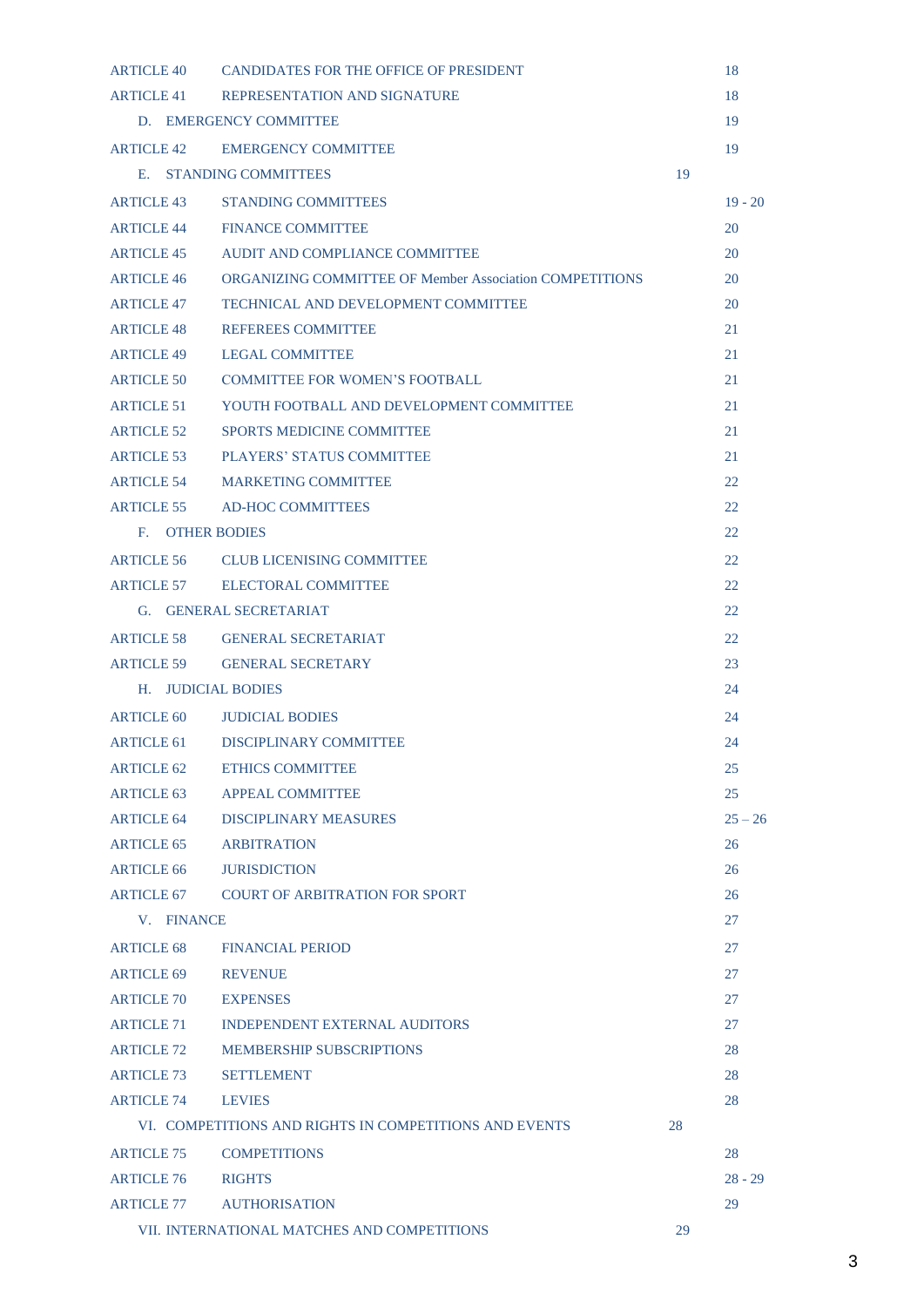| <b>ARTICLE 78</b> | INTERNATIONAL MATCHES AND COMPETITIONS     | 29 |
|-------------------|--------------------------------------------|----|
| <b>ARTICLE 79</b> | <b>CONTACTS</b>                            | 29 |
| <b>ARTICLE 80</b> | <b>APPROVAL</b>                            | 29 |
|                   | <b>VIII.FINAL PROVISIONS</b>               | 29 |
| <b>ARTICLE 81</b> | UNFORESEEN CONTINGENCIES AND FORCE MAJEURE | 29 |
| ARTICLE 82        | <b>DISSOLUTION</b>                         | 30 |
| <b>ARTICLE 83</b> | <b>ENFORCEMENT</b>                         | 30 |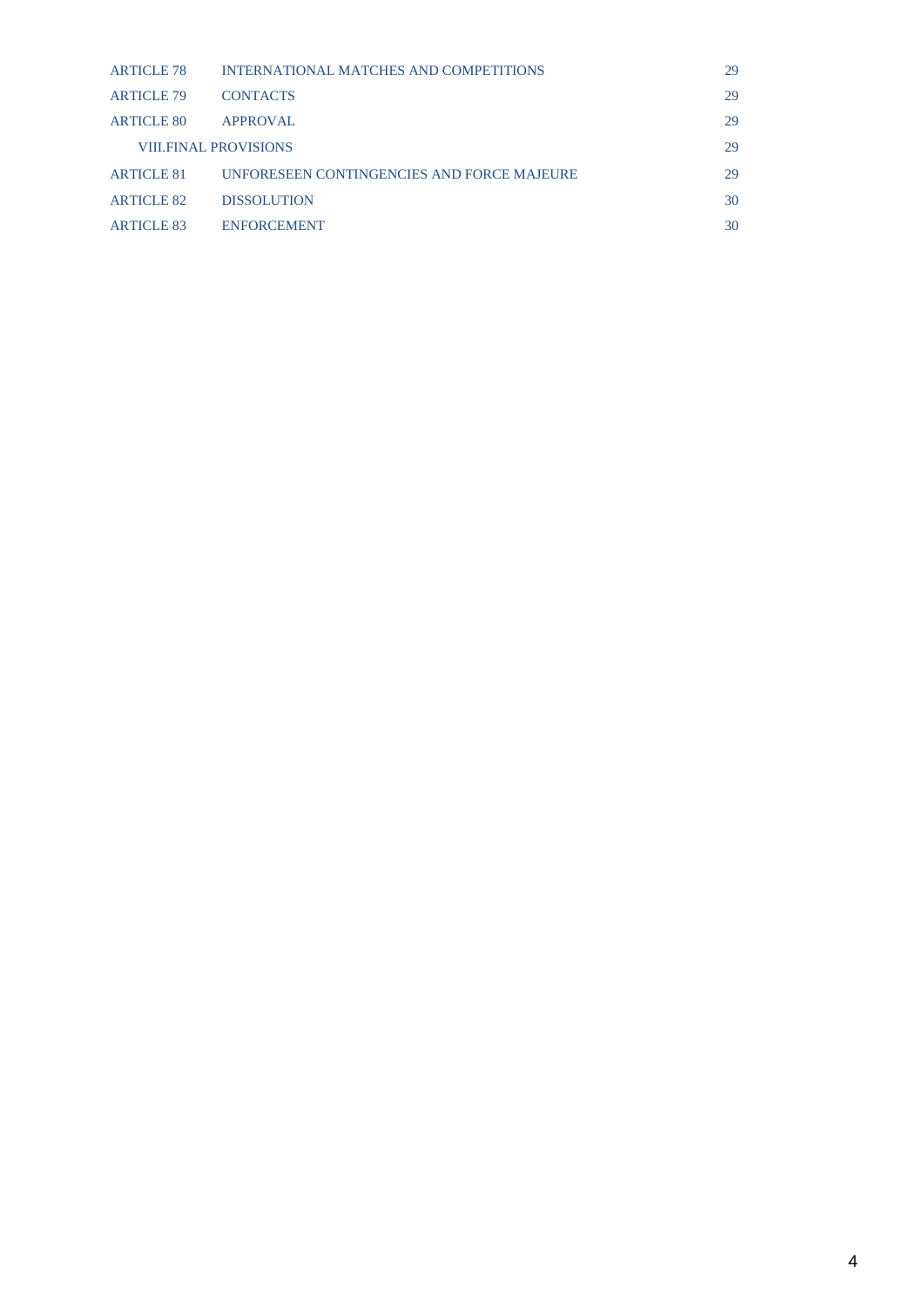The terms given below denote the following:

|                         | Arbitration Tribunal: an independent and duly constituted private court of justice acting instead of an Ordinary<br>Court.                                                                                                                                                                                           |
|-------------------------|----------------------------------------------------------------------------------------------------------------------------------------------------------------------------------------------------------------------------------------------------------------------------------------------------------------------|
| <b>Association:</b>     | a football association recognised by and a Member of FIFA.                                                                                                                                                                                                                                                           |
|                         | <b>Association Football:</b> the game controlled by FIFA and organised in accordance with the Laws of the Game.                                                                                                                                                                                                      |
|                         | Board of Management: refers to the Board of Management (BoM) of the Central Football Association.                                                                                                                                                                                                                    |
| CAS:                    | Court of Arbitration for Sport in Lausanne (Switzerland).                                                                                                                                                                                                                                                            |
| CFU:                    | Caribbean Football Union.                                                                                                                                                                                                                                                                                            |
| <b>CONCACAF:</b>        | Confederation of North, Central American and Caribbean Association Football.                                                                                                                                                                                                                                         |
| <b>Confederation:</b>   | a group of Associations recognised by FIFA and belonging to the same continent (or similar<br>geographic area).                                                                                                                                                                                                      |
| <b>Constitution:</b>    | the Constitution of the Central Football Association.                                                                                                                                                                                                                                                                |
| Club:                   | a Member of an Association (that is a Member of TTFA) or of a League recognised by an<br>Association.                                                                                                                                                                                                                |
| <b>Delegate:</b>        | the representative of a Member at a General Meeting.                                                                                                                                                                                                                                                                 |
| FA:                     | a Football Association.                                                                                                                                                                                                                                                                                              |
| <b>FIFA:</b>            | Fédération Internationale de Football Association.                                                                                                                                                                                                                                                                   |
| <b>General Meeting:</b> | the supreme and legislative body of Central Football Association.                                                                                                                                                                                                                                                    |
| <b>Member:</b>          | a Cub whether incorporated or not that has been admitted into Membership of the Central<br>Football Association by the BoM                                                                                                                                                                                           |
| Official:               | every board Member, committee Member, referee and assistant referee, coach, trainer and any<br>other person (except Players) responsible for technical, medical and administrative matters in<br>an Association, a League or a Club as well as any other persons obliged to comply with the<br><b>FIFA Statutes.</b> |
| <b>Ordinary Courts:</b> | The courts which hear public and private legal disputes.                                                                                                                                                                                                                                                             |
| Player:                 | a football player registered with an Association.                                                                                                                                                                                                                                                                    |
| <b>The IFAB:</b>        | The International Football Association Board (IFAB).                                                                                                                                                                                                                                                                 |
| TTFA                    | The Trinidad and Tobago Football Association.                                                                                                                                                                                                                                                                        |
| TTOC:                   | the Trinidad and Tobago Olympic Committee.                                                                                                                                                                                                                                                                           |

NB: Terms referring to natural persons include both genders. Any term in the singular applies to the plural and viceversa.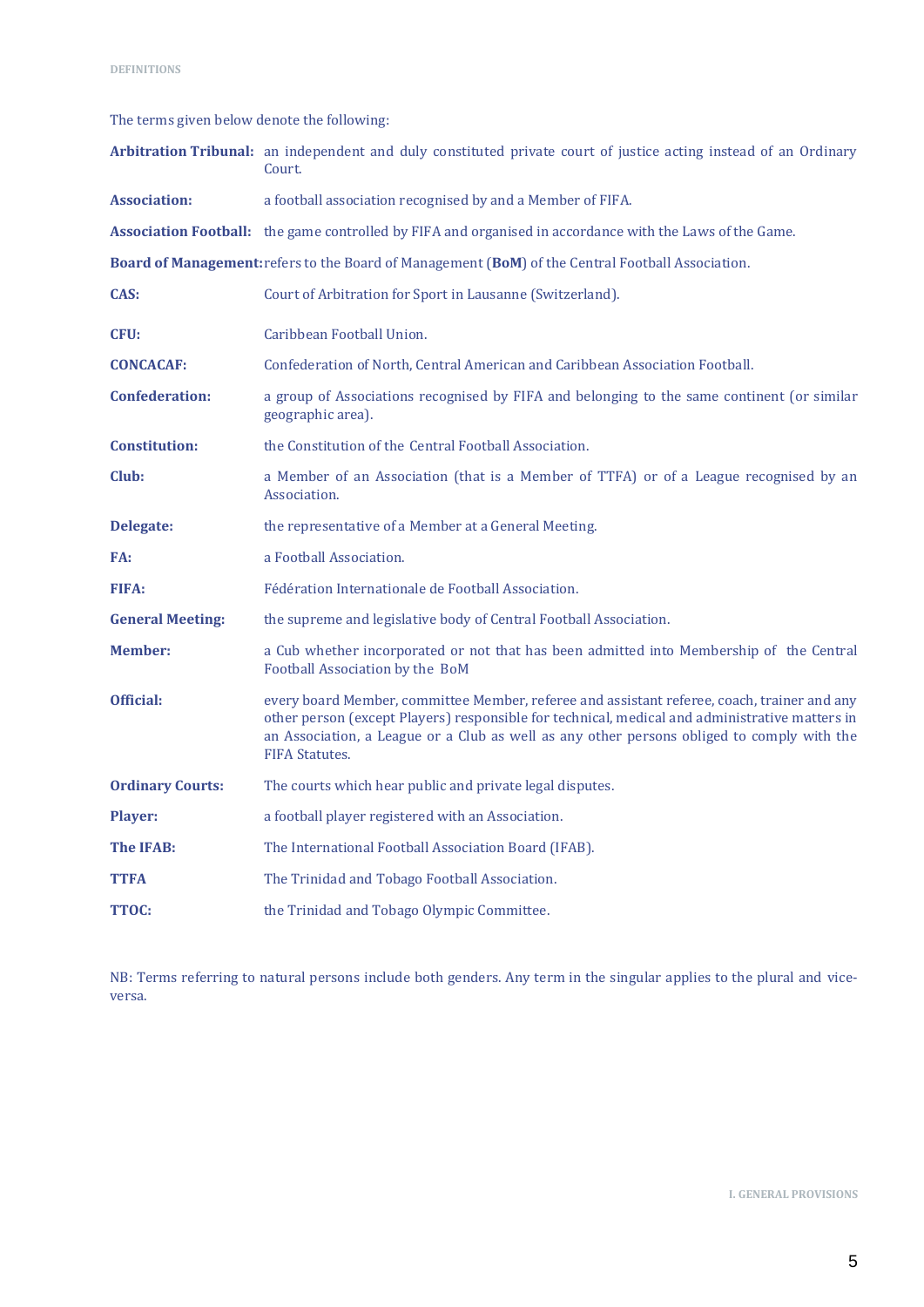# Article **1 Name, headquarters, legal form**

- 1 The Central Football Association (**CFA**) is a private organisation of an associative nature in compliance with the relevant legislation of the Republic of Trinidad and Tobago. It is formed for an unlimited period.
- 2 Its headquarters is located in geographical area allocated to the CFA by the TTFA.
- 3 The Central Football Association is a Member of TTFA.
- 4 The flag of the Central Football Association shall be of a design approved by the General Meeting of the Central Football Association
- 5 The logo of Central Football Association is



 $6$  The flag, logo and abbreviation are legally registered with the relevant copyright/trademark organization in Trinidad and Tobago

# Article **2 Objectives**

- <sup>1</sup> The objectives of Central Football Association are:
	- a) to improve the game of football constantly and promote, regulate and control it in the Region of Trinidad and Tobago as designated by the TTFA, in the light of fair play and its unifying, educational, cultural and humanitarian values, particularly through youth and development programmes;
	- b) to organise competitions in Association Football, in all its forms at the Regional level, by defining precisely, as required, the areas of authority conceded to the various organizations of which it is composed;
	- c) to issue regulations and provisions and ensure their enforcement;
	- e) to respect and prevent any infringement of the Statutes, regulations, directives and decisions of FIFA, CONCACAF, CFU and TTFA as well as the Laws of the Game, and to ensure that these are also respected by its Members;
	- f) to foster, promote and encourage participation of residents in football at the Regional level;
	- g) to promote integrity, ethics and fair play with a view to preventing all methods or practices, such as corruption, doping or match manipulation, which might jeopardise the integrity of matches, competitions, Players, Officials and Members or give rise to abuse of Association Football;
	- h) to control and supervise Association Football at Regional level and to control and supervise all forms of matches played throughout the Region, in accordance with the relevant Statutes and regulations of TTFA;
	- i) to manage sporting relations connected with Association Football in all its forms;
	- j) to host competitions at local and regional level within Trinidad and Tobago.

<sup>2</sup> The Board of Management (**BoM**) may develop and promulgate policies with regard to the foregoing objectives, as well as in relation to Anti-Doping, Anti-Corruption, Fair Play and Non-Discrimination.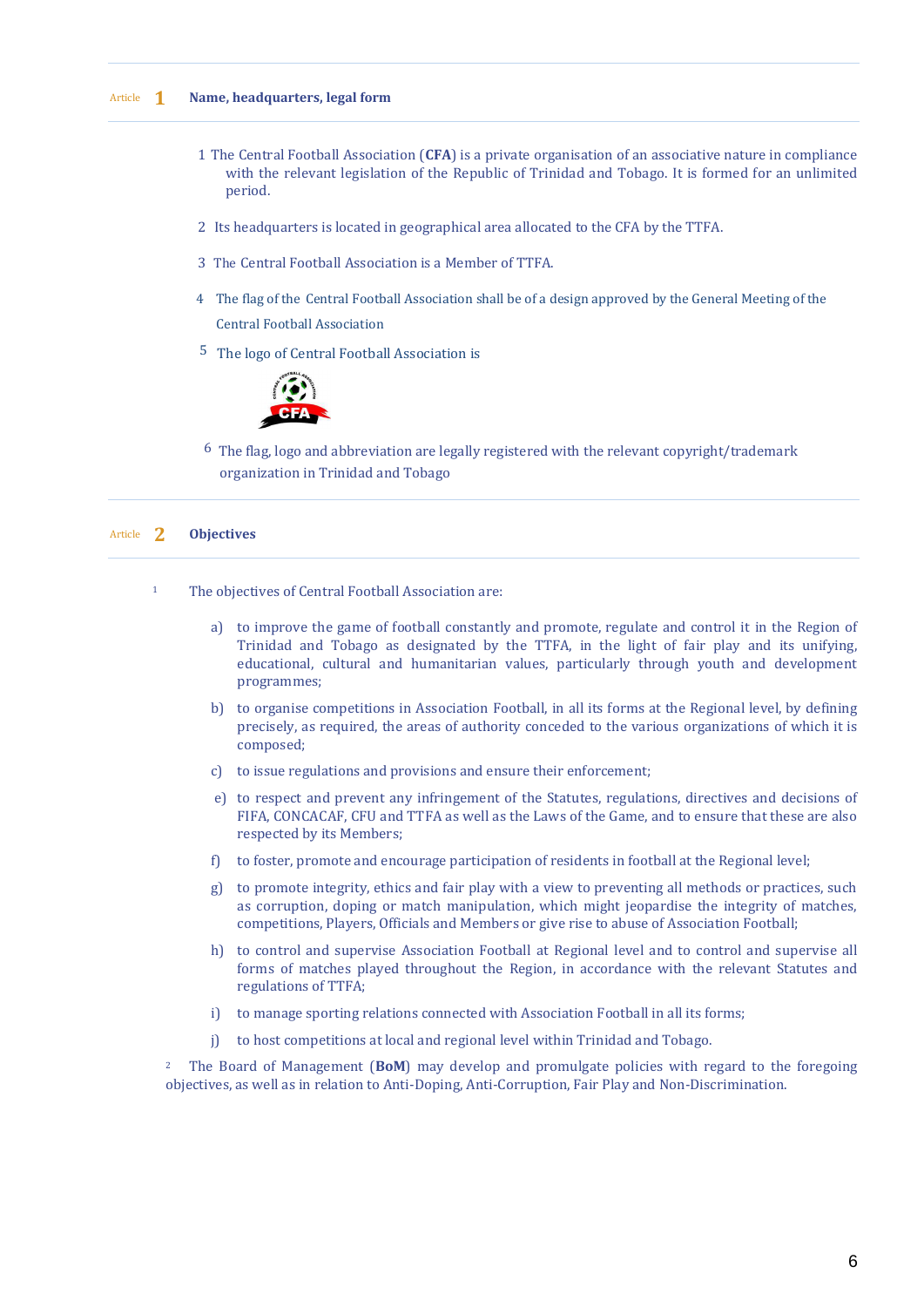# Article **3 Neutrality and non-discrimination**

<sup>1</sup> Central Football Association is neutral in matters of party politics and religion.

<sup>2</sup> Discrimination of any kind against a country, private person or group of people on account of race, skin colour, ethnic, national or social origin, gender, language, religion, political opinion or any other opinion, wealth, birth or any other status, sexual orientation or any other reason is strictly prohibited and punishable by suspension or expulsion.

#### Article **4 Promoting friendly relations**

<sup>1</sup> Central Football Association shall promote friendly relations between its Members, Officials and Players and in society for humanitarian objectives.

<sup>2</sup> Every person and organisation involved in the game of Association Football is obliged to observe the relevant statutes, regulations and the principles of fair play as well as the principles of loyalty, integrity and sportsmanship.

<sup>3</sup> Central Football Association shall provide the necessary institutional means to resolve any internal dispute that may arise between the Members, Officials and Players of Members.

# Article **5 Players**

<sup>1</sup> The status of Players and the provisions for their transfer shall be regulated by the BoM in accordance with the current TTFA Regulations on the Status and Transfer of Players.

<sup>2</sup> Players shall be registered in accordance with the regulations of TTFA.

# Article **6 Laws of the Game**

Central Football Association and each of its Members play Association Football in compliance with the Laws of the Game issued by The IFAB. Only The IFAB may lay down and alter the Laws of the Game.

# Article **7 Conduct of bodies and Officials**

The bodies and Officials of Central Football Association must observe the Statutes, regulations, directives, decisions and the Code of Ethics of FIFA, CONCACAF, CFU, TTFA and Central Football Association in their activities.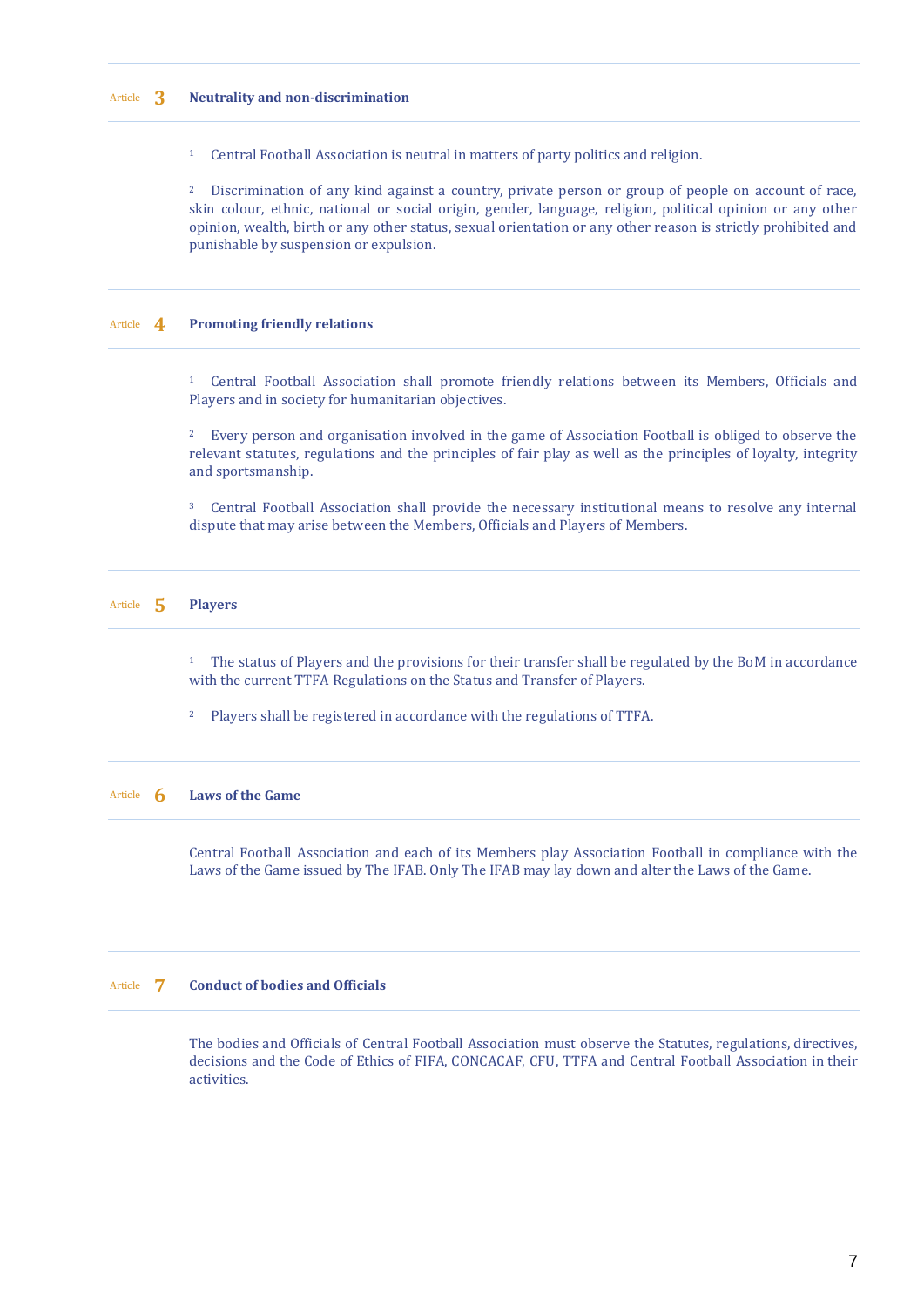#### Article **8 Official languages**

1 The official language of Central Football Association shall be English. Official documents and texts shall be written in this language. The official language at the General Meeting shall be English.

#### **II. MEMBERSHIP**

# Article **9 Admission, suspension and expulsion**

- <sup>1</sup> The General Meeting shall decide whether to admit, suspend or expel a Member.
- <sup>2</sup> Admission may be granted if the applicant fulfils the requirements of Central Football Association.
- <sup>3</sup> Membership is terminated by resignation or expulsion. Loss of Membership does not relieve the Member from its financial obligations towards Central Football Association or other Members, but leads to the loss of all rights in relation to Central Football Association.

# Article **10 Admission**

- The Membership in Central Football Association shall be comprise of the following:
	- a) Full Membership (granted to Clubs for the purpose of participating in the various Divisions of the Central Football association with the entitlement to vote on all matters)
	- b) Associate Membership (Can participate in deliberations, with no entitlement to vote)
	- c) Honorary Membership (Can participate in deliberations, with no entitlement to vote)
	- d) Where a Full member fails to participate in any of the Divisions of the Central Football association his membership automatically reverts to Associate Member.

<sup>2</sup> Any Club wishing to become a Member shall apply in writing to the General Secretariat. The application must be accompanied by the following mandatory items:

- a) a copy of its legally valid constitution and regulations, which shall comply with the requirements of the Constitution;
- b) a declaration that it will always comply with the Statutes, regulations and decisions of FIFA CONCACAF, CFU, TTFA and Central Football Association and ensure that these are also respected by its own Members, officials and players;
- c) a declaration that it will comply with the Laws of the Game in force;
- d) a declaration that it will not take matters of interpretation and application of the FIFA, CONCACAF and Central Football Association Statutes, regulations, decisions and directives to Ordinary Courts, unless the FIFA, the CONCACAF or the Central Football Association regulations provide for or stipulate recourse to Ordinary Courts;
- e) a declaration that it recognises the Arbitration Tribunal of Member Association and CAS, as specified in this Constitution;
- f) a declaration that it is located within the geographical area allocated to the Central Football Association by the TTFA;
- g) a declaration that it will play all official home matches in the territory of the Republic of Trinidad and Tobago;
- h) a declaration to the effect that the legal composition of the applicant guarantees that it can make decisions independently of any external entity;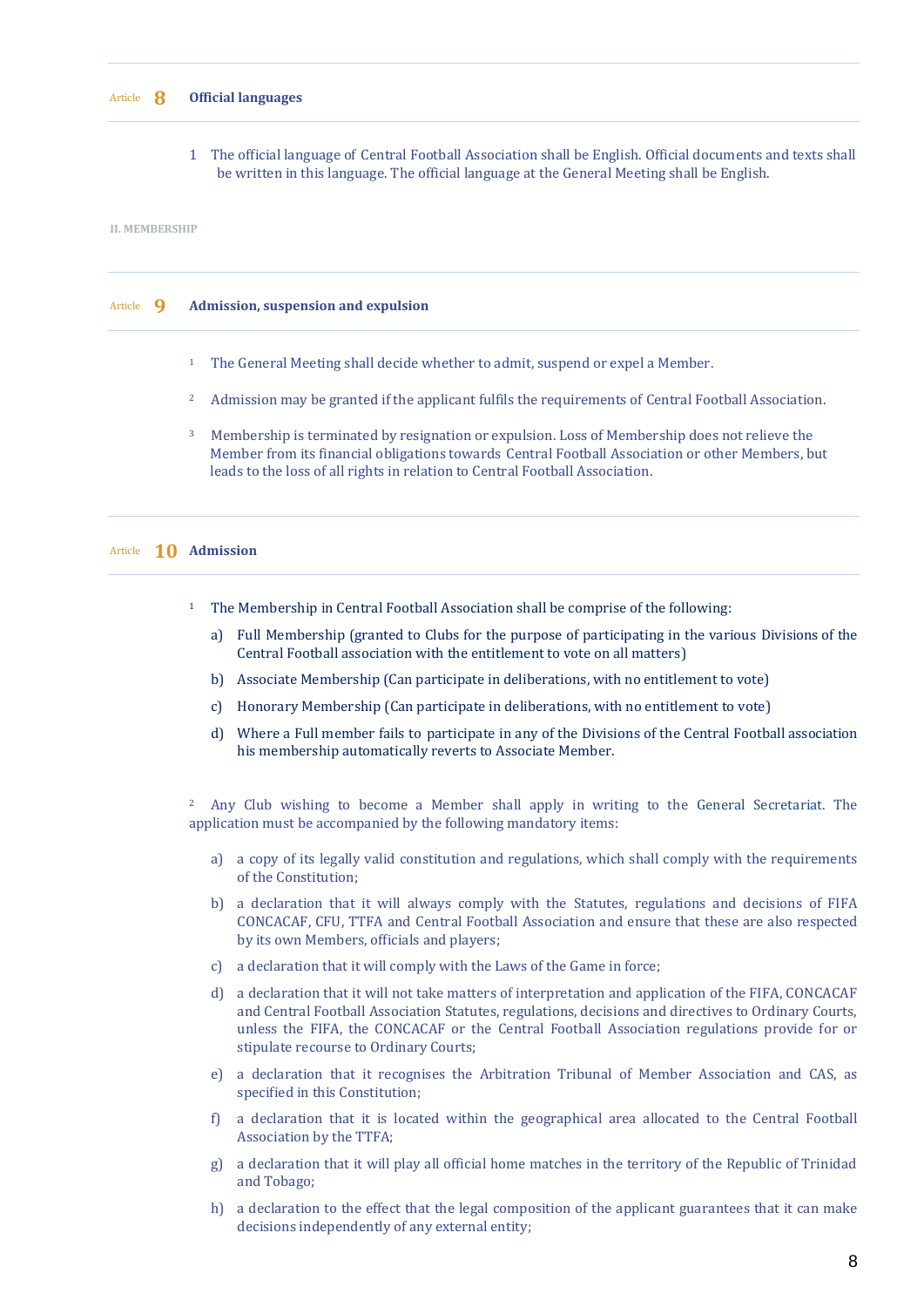- i) a list of Officials, specifying those who are authorised signatories with the right to enter into legally binding agreements with third parties;
- j) a declaration that it undertakes to organise or participate in friendly matches only with the prior consent of Central Football Association;
- k) a copy of the Minutes of its last General Meeting or constitutional meeting and a copy of its audited financial statements for the previous financial year.

# Article **11 Request and procedure for application**

1 The BoM shall propose to the General Meeting either to admit or not to admit an applicant. The applicant may be provided with the opportunity to state the reasons for its application to the General Meeting.

<sup>2</sup> Upon admission, the new Member shall acquire Membership rights and duties upon payment of the membership subscription as determined by the CFA.

#### Article **12 Members' rights**

- <sup>1</sup> The Members have the following rights:
	- a) to take part in the General Meeting, to receive its agenda in advance, to be called to the General Meeting within the prescribed time and to exercise their voting rights;
	- b) to submit proposals for inclusion in the agenda of the General Meeting;
	- c) to nominate candidates for elections to all bodies of Central Football Association
	- d) to be informed of the affairs of Central Football Association through the official bodies of ; Central Football Association
	- e) to take part in competitions and/or other activities organised by Central Football Association;
	- f) to exercise all other rights arising from the Constitution and regulations of Central Football Association.
- 2 The exercise of these rights is subject to other provisions in this Constitution and the applicable regulations.

# Article **13 Members' obligations**

- The Members have the following obligations:
	- a) to comply fully with the Statutes, regulations, directives and decisions of FIFA, CONCACAF, CFU, TTFA, and Central Football Association at all times and to ensure that these are also respected by its Members;
	- b) to ensure the election of the members of its decision-making bodies (at least every four years);
	- c) to convene its supreme and legislative body at regular intervals (as a general rule, once a year);
	- d) to take part in competitions and other sporting activities organised by Central Football Association;
	- e) to pay its Membership subscriptions;
	- f) to respect the Laws of the Game as laid down by The IFAB and to ensure that these are also respected by its Members through a statutory provision;

5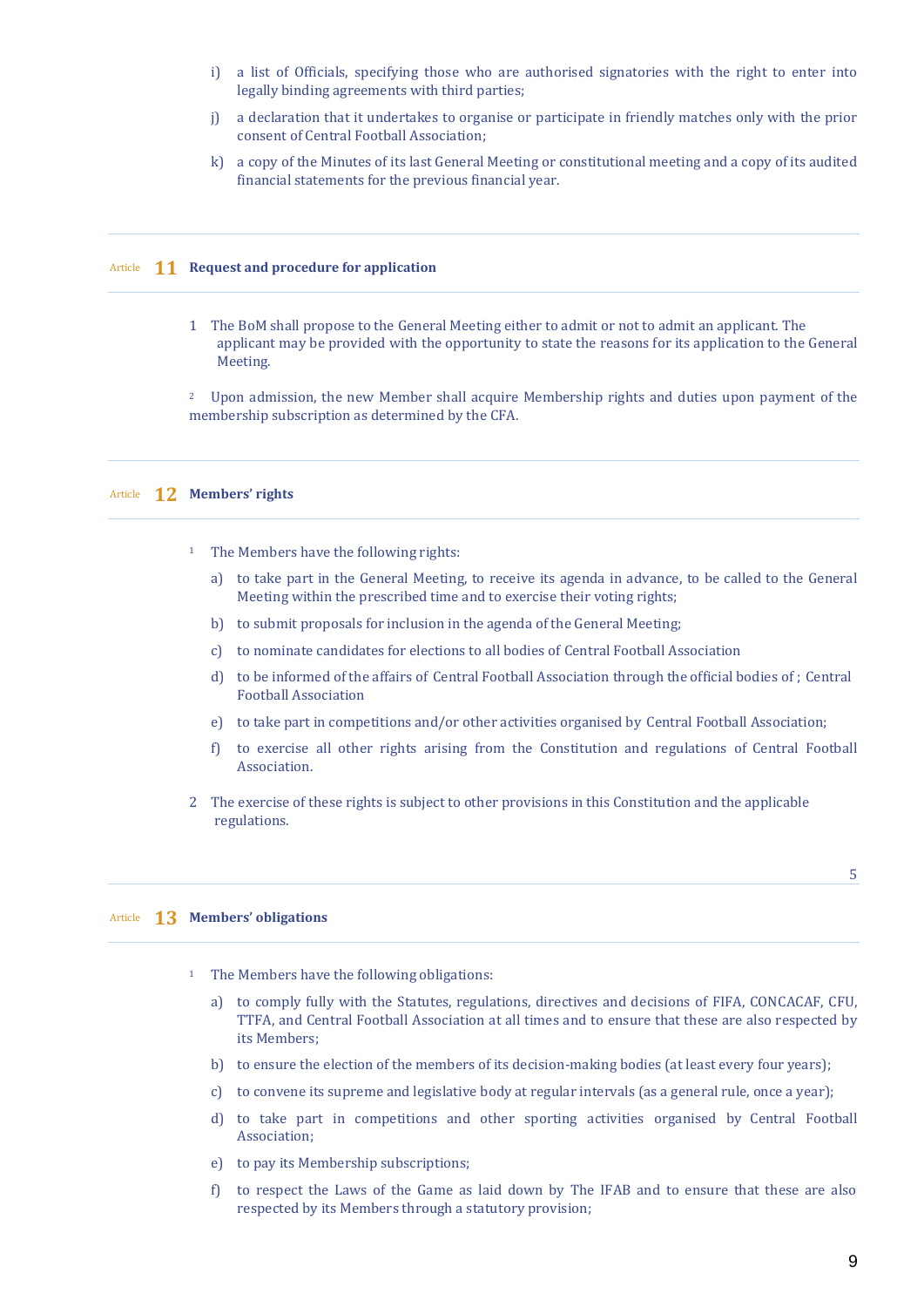- g) to adopt a statutory clause specifying that any dispute requiring arbitration involving itself or one of its Members and relating to the Statutes, regulations, directives and decisions of FIFA, CONCACAF, TTFA, Member Association or the Leagues shall only be referred to an Arbitration Tribunal of Central Football Association or CAS, both as specified in the FIFA Statutes and in this Constitution, and that any recourse to Ordinary Courts is prohibited;
- h) to communicate to Central Football Association any amendment of its constitution and regulations as well as the list of its Officials or persons who are authorised signatories with the right to enter into legally binding agreements with third parties;
- i) not to maintain any relations of a sporting nature with entities that are not recognised or with Members that have been suspended or expelled;
- j) to observe the principles of loyalty, integrity and good sporting behaviour as an expression of fair play through a statutory provision;
- k) to observe the mandatory items specified under article 10 paragraph 2 for the duration of their affiliation;
- l) to administer a register of their own members which shall regularly be updated;
- m) to ratify a constitution that is in accordance with the requirements of this Constitution;
- n) to comply fully with all other duties arising from the Statutes and other regulations of FIFA, CONCACAF, TTFA and Central Football Association.

<sup>2</sup> Members are required to take all reasonable precautions necessary to prevent assaults on players and officials before, during or at the conclusion of matches. Members shall also be held responsible for any misconduct or unsporting conduct of their coaches and other staff. Members shall be guilty of misconduct if they fail to inform the judicial body of Central Football Association that they have taken all reasonable precautions to prevent disorderly behaviour of any kind or the threatening and/or assaulting of officials and players before, during and after matches. Members are also required to prevent fraud in sports betting.

<sup>3</sup> Violation of the above-mentioned obligations by any Member may lead to sanctions provided for in this Constitution.

#### Article **14 Suspension**

<sup>1</sup> The General Meeting is responsible for suspending a Member. The BoM may however suspend a Member that seriously violates its obligations as a Member with immediate effect. In this case, the suspension shall last until the next General Meeting, unless the BoM has lifted it in the meantime. The BoM may suspend a person on a provisional basis and immediately refer the matter to the appropriate judicial body.

<sup>2</sup> A suspension shall be confirmed at the next General Meeting by two thirds (2/3) of the Members present and eligible to vote. If it is not confirmed, the suspension is automatically lifted.

<sup>3</sup> A suspended Member shall lose its Membership rights during the period of suspension. Other Members may not entertain sporting contact with a suspended Member. The judicial bodies may impose further sanctions.

# Article **15 Expulsion**

- <sup>1</sup> The General Meeting may expel a Member if:
	- a) it fails to fulfil its financial obligations towards Central Football Association;
	- b) it seriously violates the Statutes, regulations, directives or decisions of FIFA, CONCACAF, CFU, TTFA, and Central Football Association;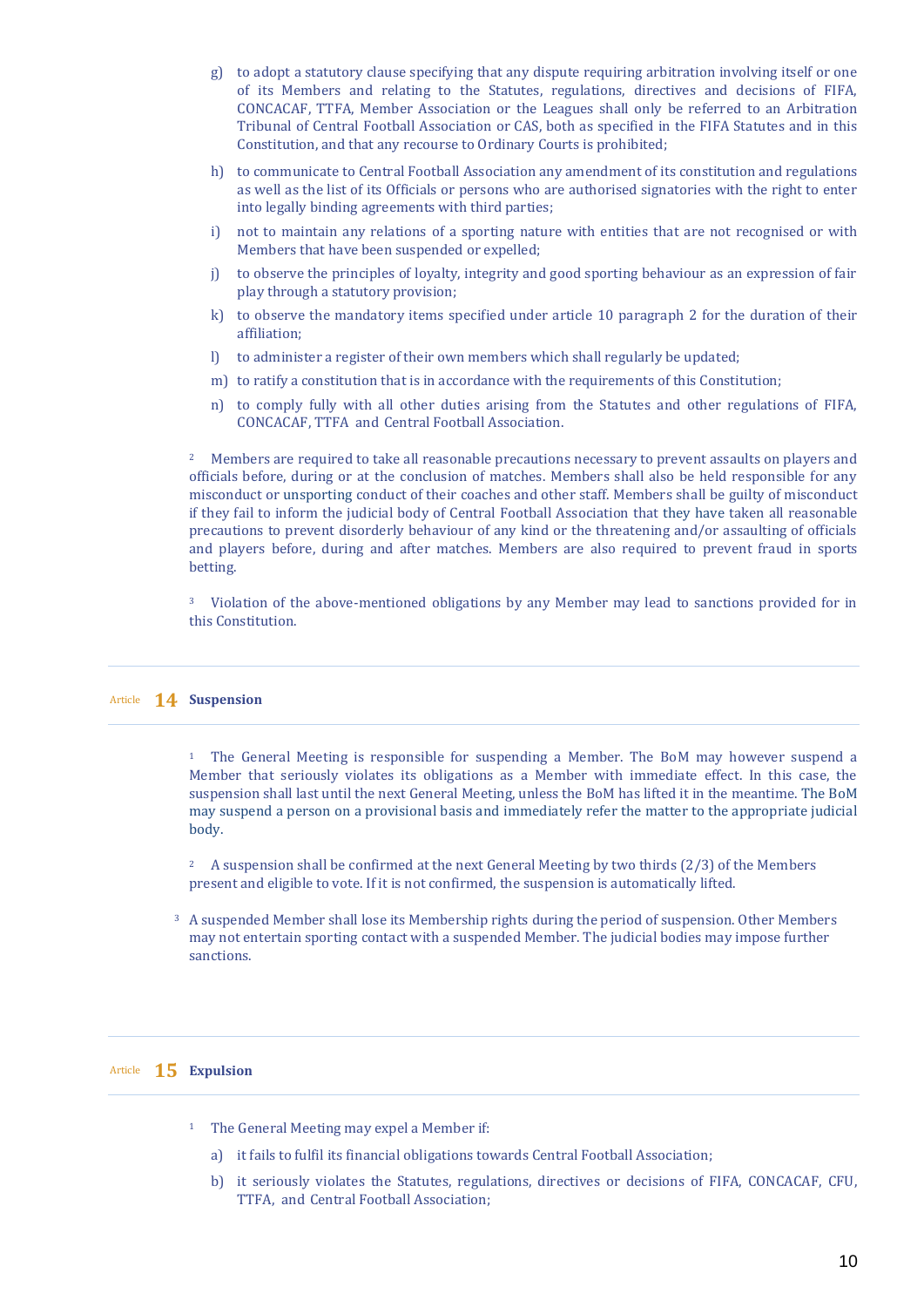c) it brings a dispute to an Ordinary Court, except in cases where the FIFA, CONCACAF, TTFA, or Central Football Association regulations or binding legal provisions specifically provide for or stipulate recourse to Ordinary Courts;

<sup>2</sup> The presence of a majority (more than 50%) of the Members eligible to vote is necessary for an expulsion to be valid, and the motion for expulsion must be adopted by a three-quarter majority of the valid votes cast.

# Article **16 Resignation**

<sup>1</sup> A Member may resign from Central Football Association with effect from the end of a football season. Notice of resignation must reach the General Secretariat no later than four months before the end of the football season.

<sup>2</sup> The resignation is not valid until the Member wishing to resign has fulfilled its financial obligations towards Central Football Association and the other Members.

# Article **17 Independence of Members and their bodies**

<sup>1</sup> Each Member shall manage its affairs independently and with no influence from third parties.

<sup>2</sup> The members of the Members' bodies shall be either elected or appointed. The Members' constitution shall provide for a procedure that guarantees the complete independence of the election or appointment.

<sup>3</sup> Any members of the Members' bodies that have not been elected or appointed in compliance with the provisions of par. 2, even on an interim basis, shall not be recognised by the Central Football Association.

<sup>4</sup> Decisions passed by bodies that do not comply with the provisions of par. 2 shall not be recognised by the Central Football Association.

Article **18 Status of Clubs, Leagues, Regional Associations and other groups of Clubs**

- 1 Clubs, Leagues or any other groups of Clubs affiliated to Central Football Association shall be subordinate to and recognized by Central Football Association. This Constitution defines the scope of authority and the rights and duties of these Clubs and groups. Their constitution (and any amendments thereof) must be approved by the BoM.
- 2 Matters in relation to Referees, disciplinary issues, anti-doping, club licensing and player registrations (ITC) shall remain under the exclusive jurisdiction of TTFA.
- 3 The affiliated Clubs and groups of Central Football Association shall take all decisions on any matters regarding their Membership independently of any external body. This obligation applies regardless of their corporate structure.
- 4 In any case, no natural or legal person (including holding companies and subsidiaries) shall exercise control over more than one Club or group whenever the integrity of any match or competition could be jeopardized.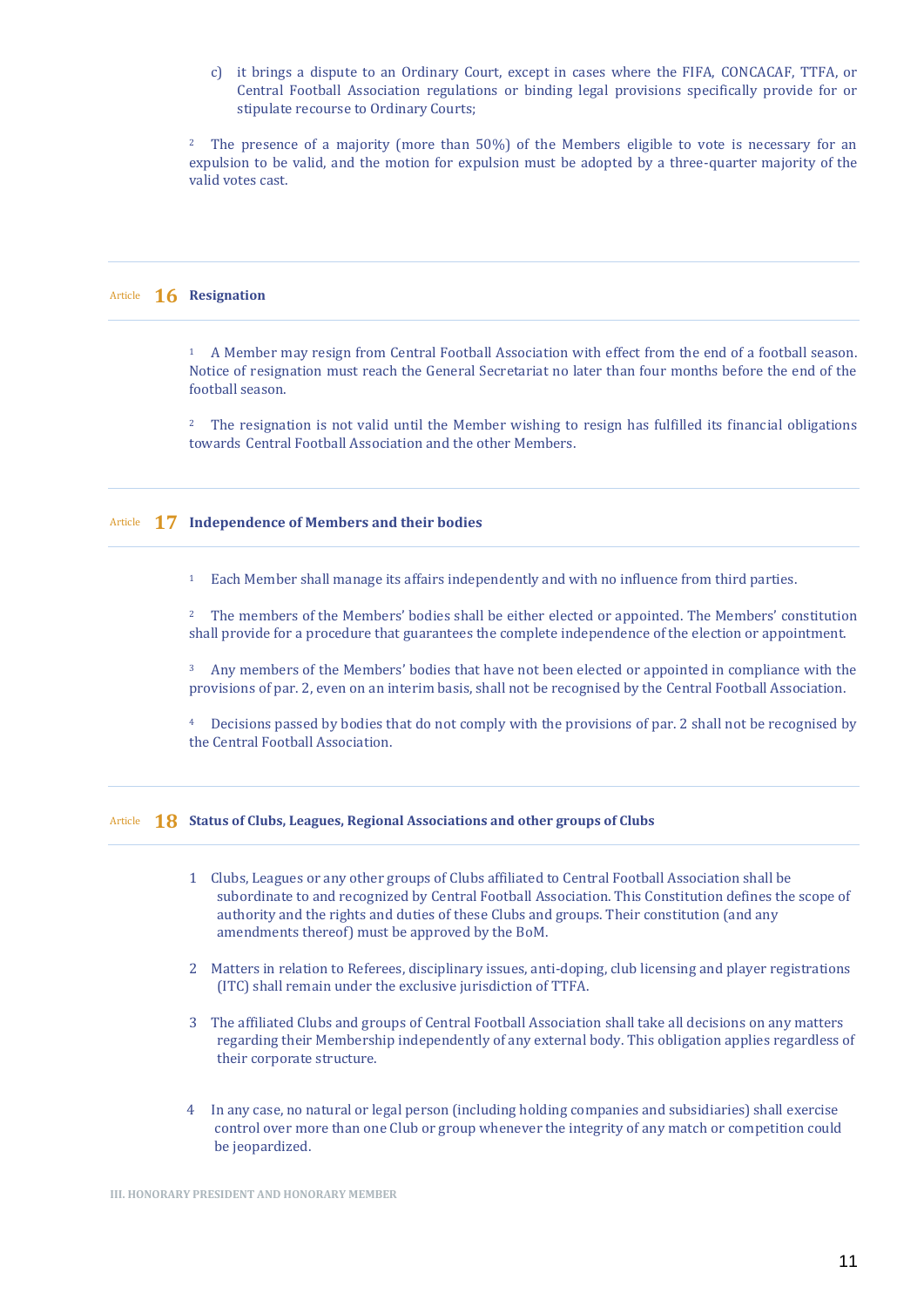<sup>1</sup> The General Meeting may bestow the title of Honorary President or Honorary Member upon any person for meritorious service to football, locally, regionally or internationally.

<sup>2</sup> The BoM shall make these nominations.

<sup>3</sup> The Honorary President or the Honorary Member may take part in the General Meeting. They may join the debates but are not entitled to vote.

**IV. ORGANISATION**

# Article **20 Bodies of the Member Association**

- <sup>1</sup> The General Meeting is the supreme and legislative body.
- <sup>2</sup> The BoM is the executive body.

<sup>3</sup> Standing and ad-hoc committees shall advise and assist the BoM in fulfilling its duties. Their duties, composition and function are defined in this Constitution and/or special regulations drawn up by the BoM.

- <sup>4</sup> The General Secretariat is the administrative body.
- <sup>5</sup> The judicial bodies are the Disciplinary Committee and the Appeals Committee.

<sup>6</sup> The Club Licensing Committee is in charge of the club licensing system within the Central Football Association.

<sup>7</sup> The TTFA Electoral Committee is the body in charge of organising and supervising the election process.

<sup>8</sup> The bodies of Central Football Association shall be either elected or appointed by Central Football Association itself without any external influence and in accordance with the procedures described in this Constitution. The Members of the bodies shall not have previously been found guilty of any criminal offence incompatible with the position.

<sup>9</sup> Any Member of the bodies of Central Football Association must withdraw from the debate and from taking a decision if there is any risk or possibility of a conflict of interest.

# *A. GENERAL MEETING*

# Article **21 Definition and composition of the General Meeting**

<sup>1</sup> The General Meeting is the meeting at which all of the Members regularly convene. It represents the supreme and legislative authority of Member Association. Only a General Meeting that is duly convened has the authority to make decisions.

<sup>2</sup> A General Meeting may be an Annual General Meeting or an Extraordinary General Meeting. Ordinary General Meetings may be held at least once in every three-month portion of the year.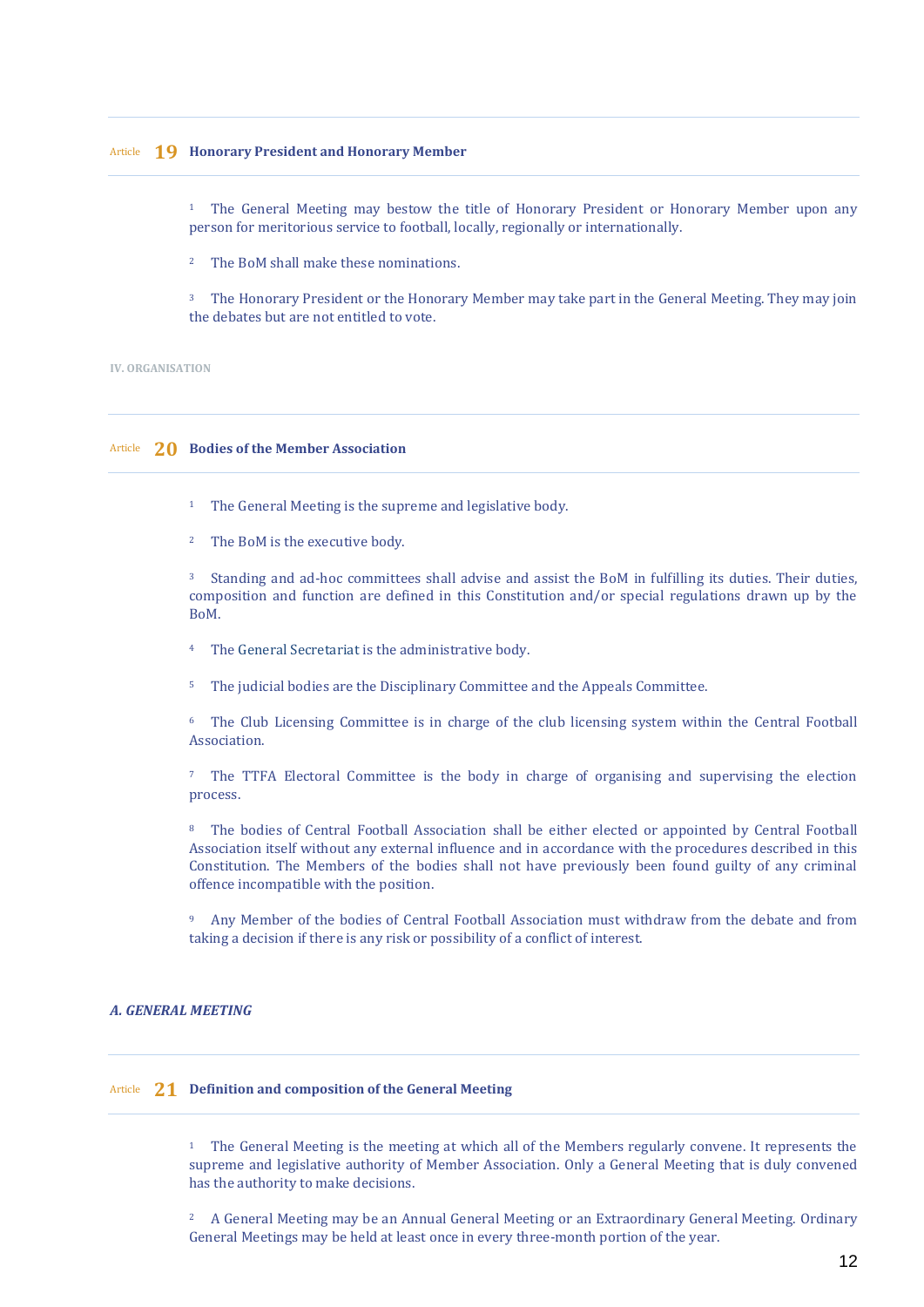<sup>3</sup> The General Meeting may appoint observers who take part in the General Meeting without the right to debate or to vote.

# Article **22 Delegates and votes**

<sup>1</sup> The General Meeting is composed of Delegates representing the Members. Each Member shall be represented by two (2) Delegates.

<sup>2</sup> Each Delegate shall have one (1) vote in the General Meeting. Only the Delegates present are entitled to vote. Voting by proxy or by letter is not permitted.

<sup>3</sup> Delegates must belong to the Member that they represent and be appointed or elected by the appropriate body of that Member. They must also be able to produce evidence of this upon request.

<sup>4</sup> The BoM and the General Secretary shall take part in the General Meeting without voting rights. During their terms of office, members of the BoM may not be appointed as delegates of a Member.

# Article **23 Areas of authority**

The General Meeting has the following areas of authority:

- a) adopting or amending the Constitution;
- b) appointing three Delegates to review the minutes of the foregoing General Meeting; which will be tabled to the General Meeting for ratification as per article 31
- c) electing or dismissing the President, the Vice-Presidents of the BoM;
- d) electing or dismissing the other members of the BoM upon proposal of the Member they represent;
- e) electing or dismissing the chairman, deputy chairman and members of the judicial bodies upon the proposal of the Board of Directors;
- f) electing or dismissing the members of the Audit and Compliance Committee upon the proposal of the BoM;
- g) appointing the scrutineers at the AGM;
- h) approving the financial statements;
- i) approving the budget;
- j) approving the activity report;
- k) appointing the Independent External Auditors upon the proposal of the BoM;
- l) fixing the Membership subscriptions on the recommendation of the BoM;
- m) deciding upon the nomination of the BoM, whether to bestow the title of Honorary President or Honorary Member;
- n) admitting, suspending or expelling a Member;
- o) dismissing one or a number of members of a body of Central Football Association;
- p) dissolving Central Football Association;
- q) passing decisions on matters duly submitted by a Member to the General Meeting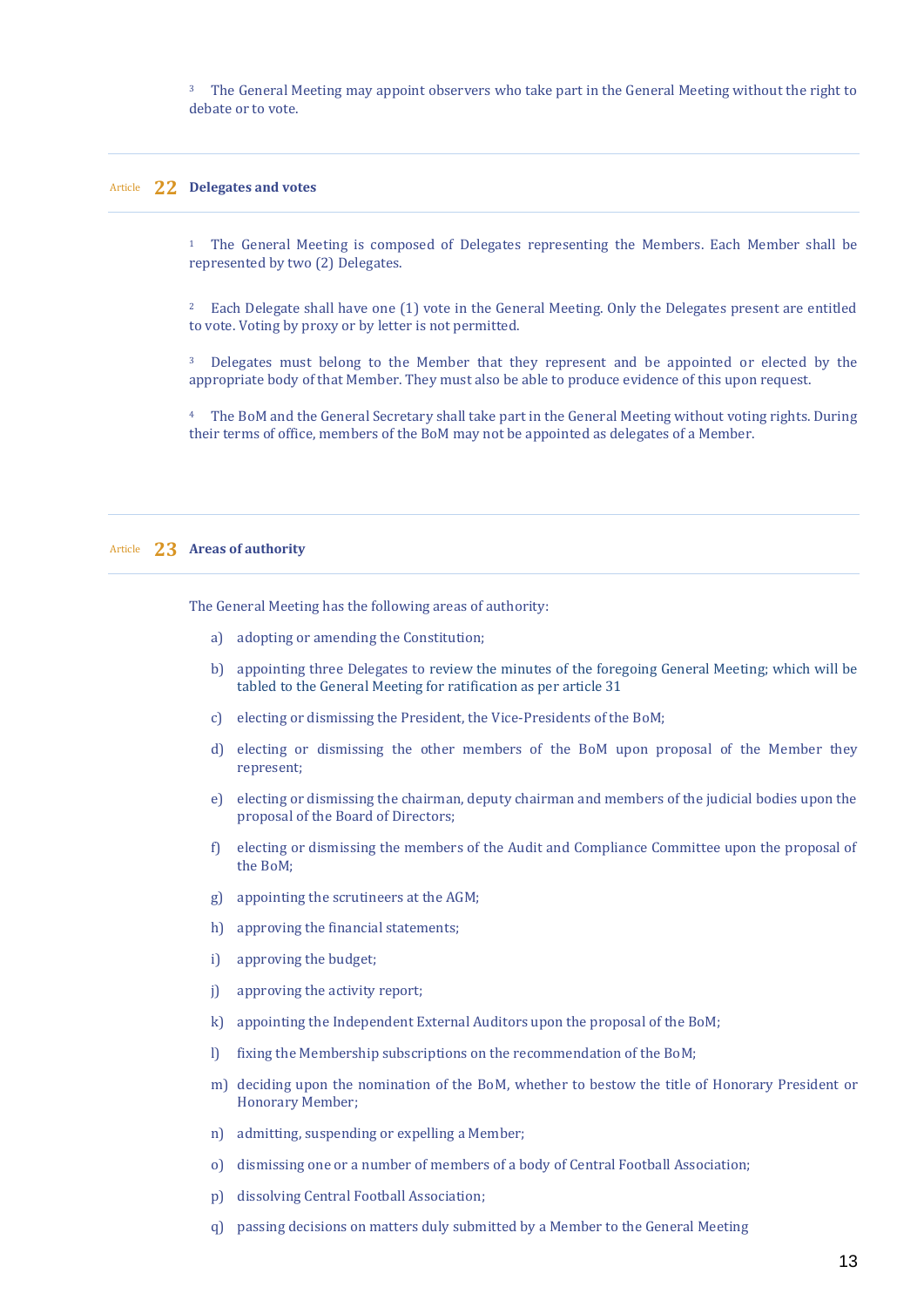# Article **24 Quorum of the General Meeting**

<sup>1</sup> Decisions passed by the General Meeting shall only be valid if a majority (more than 50%) of the delegates representing the Members eligible to vote are present.

<sup>2</sup> If a quorum is not achieved thirty (30)minutes after the scheduled start of the General Meeting, the General Meeting shall be reconvened fourteen (14) days later at the same place or at a venue notified by the General Secretary at least seven (7) days prior to the meeting date.

<sup>3</sup> A quorum is not required for the second meeting of the General Meeting unless any item on the agenda proposes the amendment of the Constitution, the election of a member of the BoM, the dismissal of a member of a body of Central Football Association, the expulsion of a Member or the dissolution of Central Football Association*.*

# Article **25 Decisions of the General Meeting**

<sup>1</sup> A decision that requires a vote shall be reached by a show of hands. If a show of hands does not result in a clear majority in favour of a motion, the vote shall be taken by calling the roll in alphabetical order.

<sup>2</sup> Unless otherwise stipulated in this Constitution, a majority (more than 50%) of the valid votes cast is sufficient for a decision to be valid. Blank ballot papers, invalid votes manipulated in any other way as well as abstentions shall be disregarded when calculating the majority.

# Article **26 Elections**

<sup>1</sup> Elections shall be conducted by position and shall be conducted by secret ballot.

<sup>2</sup> Elections of Central Football Association, shall be conducted in accordance with the Electoral Code of Central Football Association drawn up by the BoM and adopted by the General Meeting

<sup>3</sup> A majority (more than 50%) of the valid votes cast is necessary for the election of the President. If there are more than two candidates for the office of President, whoever obtains the lowest number of votes is eliminated as from the second ballot until only two candidates are left.

<sup>4</sup> A majority (more than 50%) of the valid votes cast is necessary for the election of the Vice-President(s) and the Ordinary Member(s) of the BoM. If there are more than three candidates for one position, only the three candidates with the most votes in the first ballot shall proceed to the second ballot. In the second ballot, whoever obtains the most votes shall be elected. If there are three candidates or less for one position, whoever obtains the most votes in the first ballot shall be elected.

<sup>5</sup> For the election of the Chairmen, Deputy Chairmen and Members of all other bodies of Central Football Association, the candidate(s) who receive(s) the most votes in respect of the free seat(s) shall be elected.

<sup>6</sup> In case of a tied vote, new ballots shall be conducted until the respective candidate is elected in accordance with the procedure set forth by the present provision.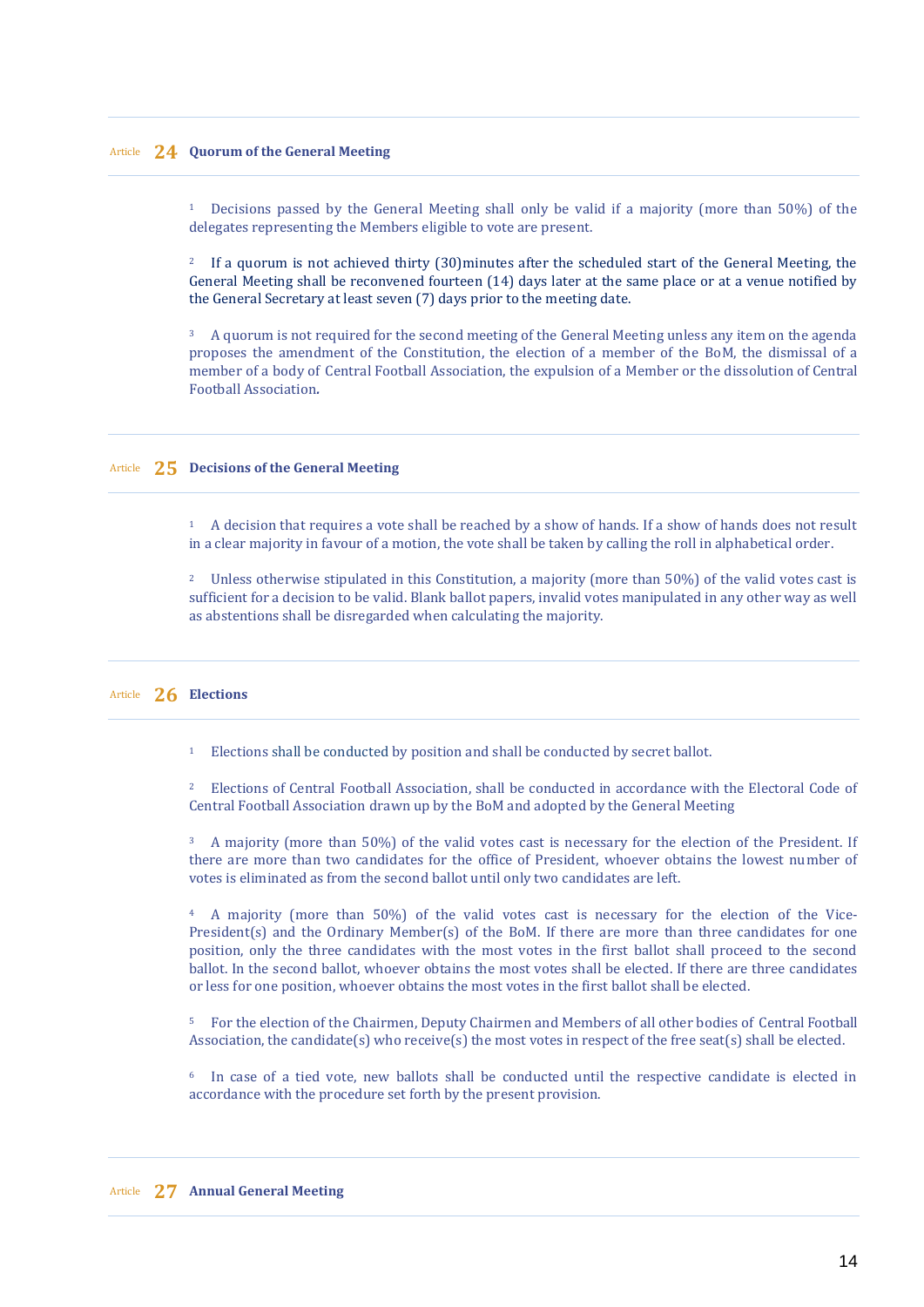- 1 The Annual General Meeting (AGM) shall be held every year in the month of March. If it is not possible to hold the meeting in March, the date of the meeting shall be decided by the BoM on the date not later than 30<sup>th</sup> of April of the said year. In the event this is not possible, the Ordinary General Meeting shall decide an appropriate date;
- 2 The BoM shall fix the time, place and date. The Members shall be notified in writing at least twenty-one (21) clear days in advance;

<sup>3</sup> The formal convocation shall be made in writing at least fourteen (14) days before the date of the AGM. This convocation shall contain the Agenda specifying the business to be transacted at the meeting, the Activity Report, the Financial Statements and the Independent External Auditors' Report, the Budget and the Minutes of the last AGM, as well as any other relevant documents.

# Article **28 Agenda of the Annual General Meeting**

<sup>1</sup> The General Secretary shall draw up the Agenda based on proposals from the BoM and the Members. Any proposal that a Member wishes to submit to the General Meeting shall be sent to the General Secretariat in writing, with a brief explanation, at least forty (40) days before the date of the Annual General Meeting.

<sup>2</sup> The Annual General Meeting agenda shall include the following mandatory items (in chronological order):

- a) Roll Call
- b) a declaration that the Annual General Meeting has been convened and composed in compliance with the Constitution;
- c) confirmation of the Minutes of the preceding AGM;
- d) business arising from the approved Minutes of the preceding AGM;
- e) presentation of the Activity Report (containing the activities since the last AGM);
- f) presentation of the Financial Statement and Audited Balance Sheet;
- g) approval of the financial statements;
- h) presentation and approval of the Budget;
- i) election of the President, Vice-Presidents and members of the BoM (if applicable);
- j) appointment of Independent External Auditors as proposed by the BoM (if applicable);
- k) any other business of which due notice has been given;

<sup>3</sup> The Annual General Meeting shall not take a decision on any point not included in the Agenda. However, the Agenda of an Annual General Meeting may be altered, provided that two thirds (2/3) of the Delegates present at the Annual General Meeting and eligible to vote agree to such a motion.

# Article **29 Extraordinary General Meeting**

<sup>1</sup> The BoM may convene an Extraordinary General Meeting at any time.

<sup>2</sup> The BoM shall convene an Extraordinary General Meeting if ⅓ (one-third) of the Members make such a request in writing. The request shall specify the items for the Agenda. An Extraordinary General Meeting shall be held within twenty-one (21) days of receipt of the request.

<sup>3</sup> The Members shall be notified of the place, date and Agenda at least ten (10) days before the date of an Extraordinary General Meeting.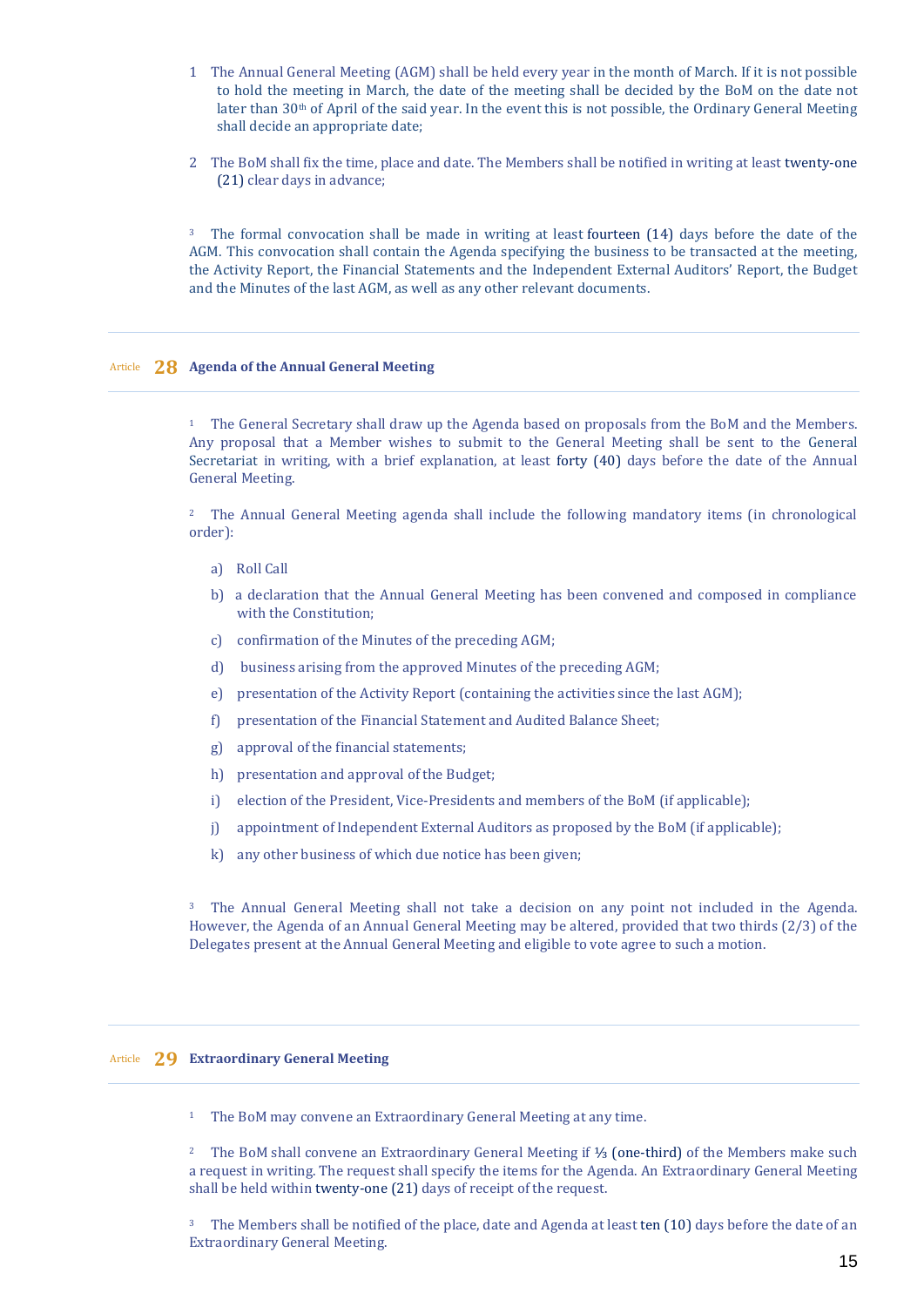<sup>4</sup> When an Extraordinary General Meeting is convened on the initiative of the BoM, the BoM shall draw up the Agenda. When an Extraordinary General Meeting is convened upon the request of Members, the Agenda shall contain the points raised by those Members.

<sup>5</sup> If one of the items in the agenda of the Extraordinary General Meeting includes the election of members of the BoM, the BoM shall notify the Members at least twenty-one (21) days before the date of the Extraordinary General Meeting about the upcoming elections.

<sup>6</sup> The Agenda of an Extraordinary General Meeting may not be altered.

# Article **30 Amendments to the Constitution**

<sup>1</sup> The General Meeting is responsible for amending the Constitution.

<sup>2</sup> Any proposals for an amendment to the Constitution must be submitted in writing with a brief explanation to the General Secretariat by a Member or by the Board of Directors.

<sup>3</sup> For a vote on an amendment to the Constitution to be valid, 2/3 (two-thirds) of the Members eligible to vote must be present.

Article **31 Minutes**

The General Secretary shall be responsible for recording the Minutes at the General Meeting. The Minutes shall be checked by those Members designated, and finally approved at the next General Meeting.

#### Article **32 Effective dates of decisions**

Decisions passed by the General Meeting shall come into effect immediately, unless otherwise stipulated in the present Constitution or unless the General Meeting fixes another date for a decision to take effect.

# *B. BOARD OF MANAGEMENT*

# Article **33 Composition**

The following are members of the BoM:

- The President
- The First Vice-President
- The Second Vice-President
- The General Secretary
- An Assistant Secretary Administration
- An Assistant Secretary Operations
- Two (2) Ordinary Members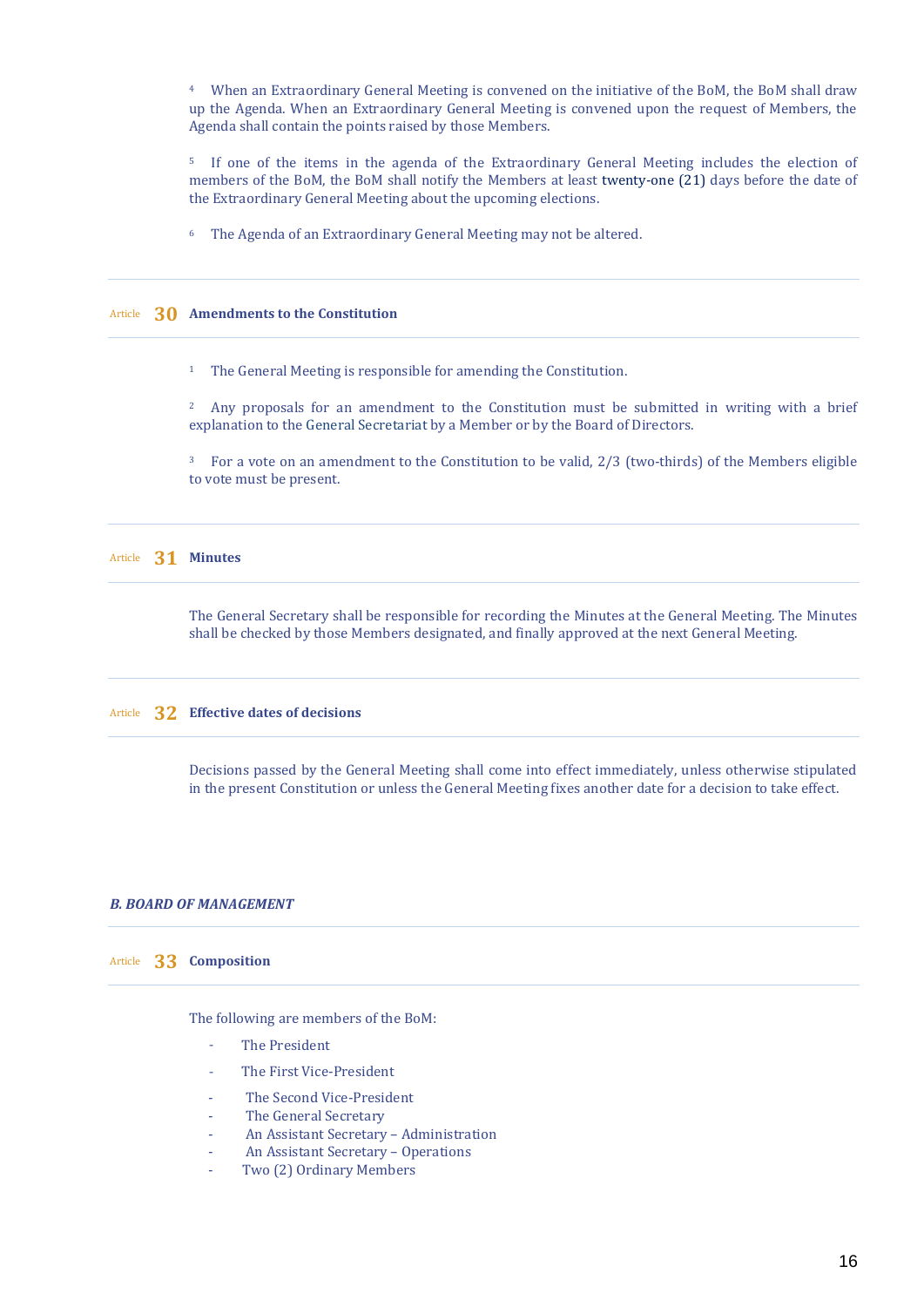1 The President, the Vice-Presidents, the Assistant Secretaries and Ordinary Members of the BoM shall be elected by the General Meeting. The election shall be conducted in compliance with the Electoral Committee.

2 Candidatures for the office of President, Vice-President of the BoM must be sent to the General Secretariat in writing at least fourteen (14) days before the General Meeting at which the election of the members of the BoM shall be held. All nominations must have a proposer and seconder who are financial members of the Central Football Association. Only Full members of the Central Football Association are entitled to make nominations. The official list of candidates must be made known to the Members of the Central Football Association at least seven (7) days before the date of the AGM.

- <sup>3</sup> If no nominations are received by the stipulated date for any office or if a person who is nominated for an office declines and there are no other nominations, the AGM can decide by a simple majority vote to accept nominations at the meeting.
- <sup>4</sup> The mandates shall begin after the end of the General Meeting which elected the members of the BoM. The length of a mandate shall be four years.
- <sup>5</sup> Subject to the President, who may only preside for maximum two full consecutive terms of office as President, the members of the BoM may be re-elected repeatedly.
- <sup>6</sup> Any candidate that wishes to become a member of the BoM shall fulfil the following eligibility criteria:
	- Candidates shall have been active in football for at least three years during the five years preceding the election. This activity must have been performed in a managerial or a similar position in the territory of the Republic of Trinidad and Tobago.
	- Candidates may not have previously been found guilty of an indictable offence.
	- Candidates shall be nationals of and shall have permanent residence in the Republic of Trinidad and Tobago.

<sup>7</sup> A member of the BoM may not at the same time be a member of a judicial body, the Electoral Committee or the Audit and Compliance Committee.

- <sup>8</sup> A position will be considered vacant
	- in case of death or permanent disability of a member of the Board of Directors;
	- in case a member is dismissed by the General Meeting and/or resigns from his/her position;
	- if a member of the BoM, irrespective of the reason, does not participate in four consecutive meetings of the BoM.

<sup>9</sup> If the office of President becomes vacant, the First Vice-President shall fill the position until the next General Meeting, when a replacement will be elected for the remaining period of office. If the office of Vice-President, Assistant Secretary and/or Ordinary Member of the BoM becomes vacant, the BoM shall fill the position(s) in question until the next General Meeting, when a replacement will be elected for the remaining period of office.

<sup>10</sup> If more than 50% of the positions of the BoM become vacant, the General Secretary shall convene an Extraordinary General Meeting in order to hold elections for a new term. If the General Secretary is not available or fails to convene the Extraordinary General Meeting within the prescribed period of time, the Emergency Committee shall convene it.

# Article **35 Meetings of the Board of Management (BoM)**

<sup>1</sup> The President shall convene the meetings of the BoM at least once every month. Moreover, if 50% of the members of the BoM request a meeting in writing, the President shall convene it within ten days. If the President does not convene the requested meeting by the aforementioned period of time, the other members of the BoM may convene it themselves;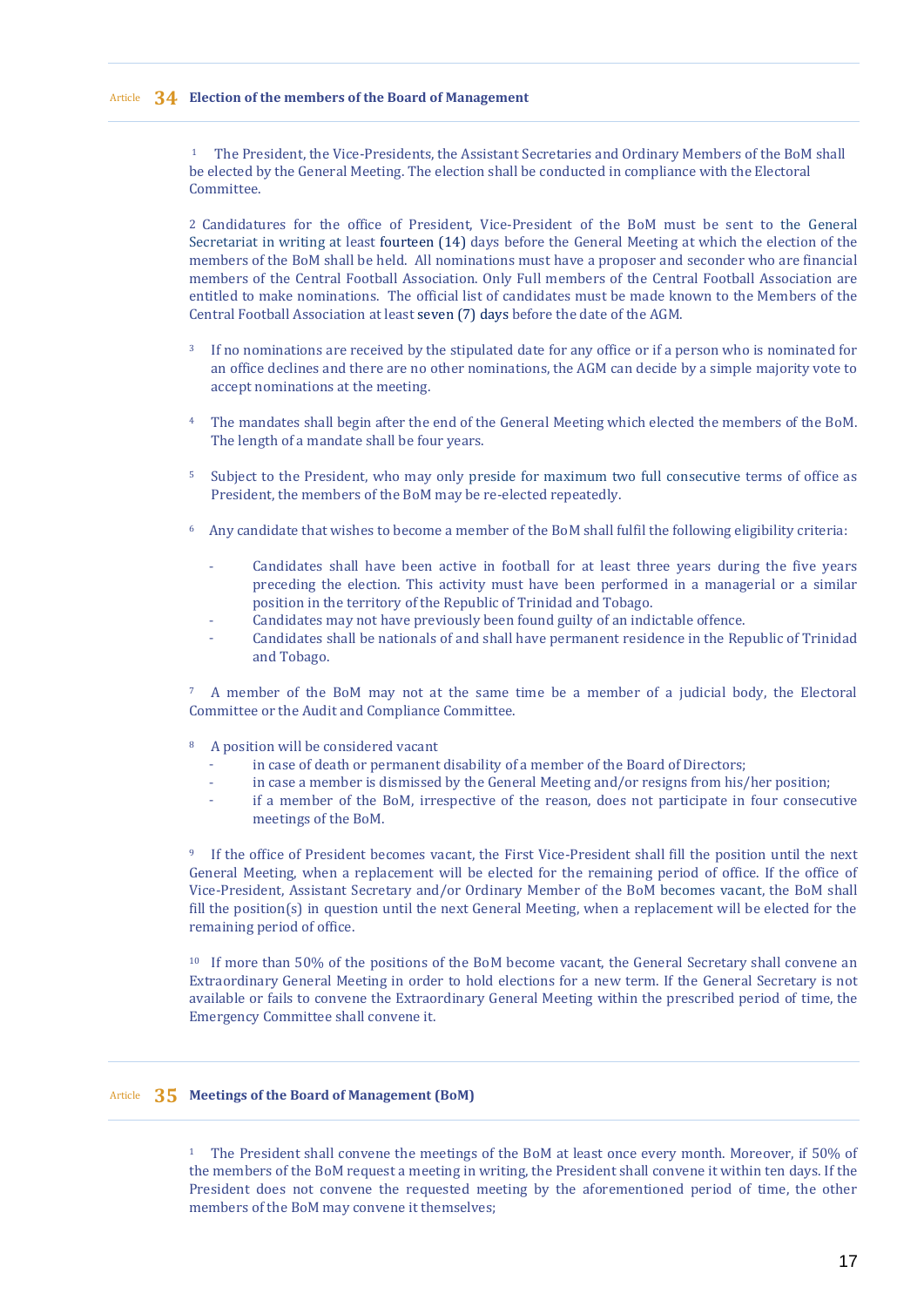<sup>2</sup> The President shall compile the Agenda. Each member of the BoM is entitled to propose items for inclusion on the Agenda. The members of the BoM must submit the points they wish to be included in the Agenda for the meeting to the General Secretariat in writing and at least six working days before the meeting. The Agenda must be sent out to the Members of the BoM at least three working days before the meeting;

3 The General Secretary shall take part in the meetings of the BoM in a consultative role;

<sup>4</sup> The meetings of the BoM shall not be held in public. The BoM may however invite third parties to attend. Those third parties shall not have voting rights, and may only express an opinion with the permission of the BoM.

<sup>5</sup> If a Member of the BoM is unable to attend a meeting due to private matters, he may be allowed to participate in the meeting via teleconference, video conference or similar media.

# Article **36 Powers of the Board of Management**

#### The BoM:

- a) shall pass decisions on all cases that do not come within the sphere of responsibility of the General Meeting or are not reserved for other bodies by law or under this Constitution;
- b) shall prepare and convene the Annual and Extraordinary General Meeting;
- c) shall appoint the Chairmen, Deputy Chairmen and members of the Standing Committees;
- d) shall propose the members of the judicial bodies and the Audit and Compliance Committee to the General Meeting;
- d) may decide to set up ad-hoc committees if necessary at any time;
- e) shall compile the regulations for the organisation of Standing Committees and ad-hoc committees;
- f) shall appoint or dismiss the General Secretary on the proposal of the President.;
- g) shall propose the Independent External Auditors to the General Meeting;
- h) shall appoint replacements for vacancies for the positions of President, Vice-President, Ordinary Member of the BoM as well as vacancies in the judicial bodies or the Audit and Compliance Committee until the next General Meeting;
- i) shall issue regulations governing the conditions of participation in and the staging of competitions organised by Central Football Association;
- j) shall appoint the coaches for the representative teams and other technical staff;
- k) shall issue regulations stipulating how Central Football Association shall be organised internally, such as the Internal Organisation Regulations;
- l) shall ensure that the Constitution is applied and adopt the Executive arrangements required for its application;
- m) may dismiss a person or body or suspend a Member provisionally until the next General Meeting;
- n) may delegate tasks arising out of its area of authority to other bodies of Central Football Association or third parties;
- o) may appoint observers who may take part in the General Meeting without the right to debate or to vote.
- p) shall have the power to mortgage, pledge or otherwise create a security over any property of the Member Association, provided that:
	- i) the security has been concluded in order to satisfy an urgent contractual obligation of the Central Football Association;
	- ii) the security does not surpass the amount of \$100,000 ( One hundred Thousand)(TTD)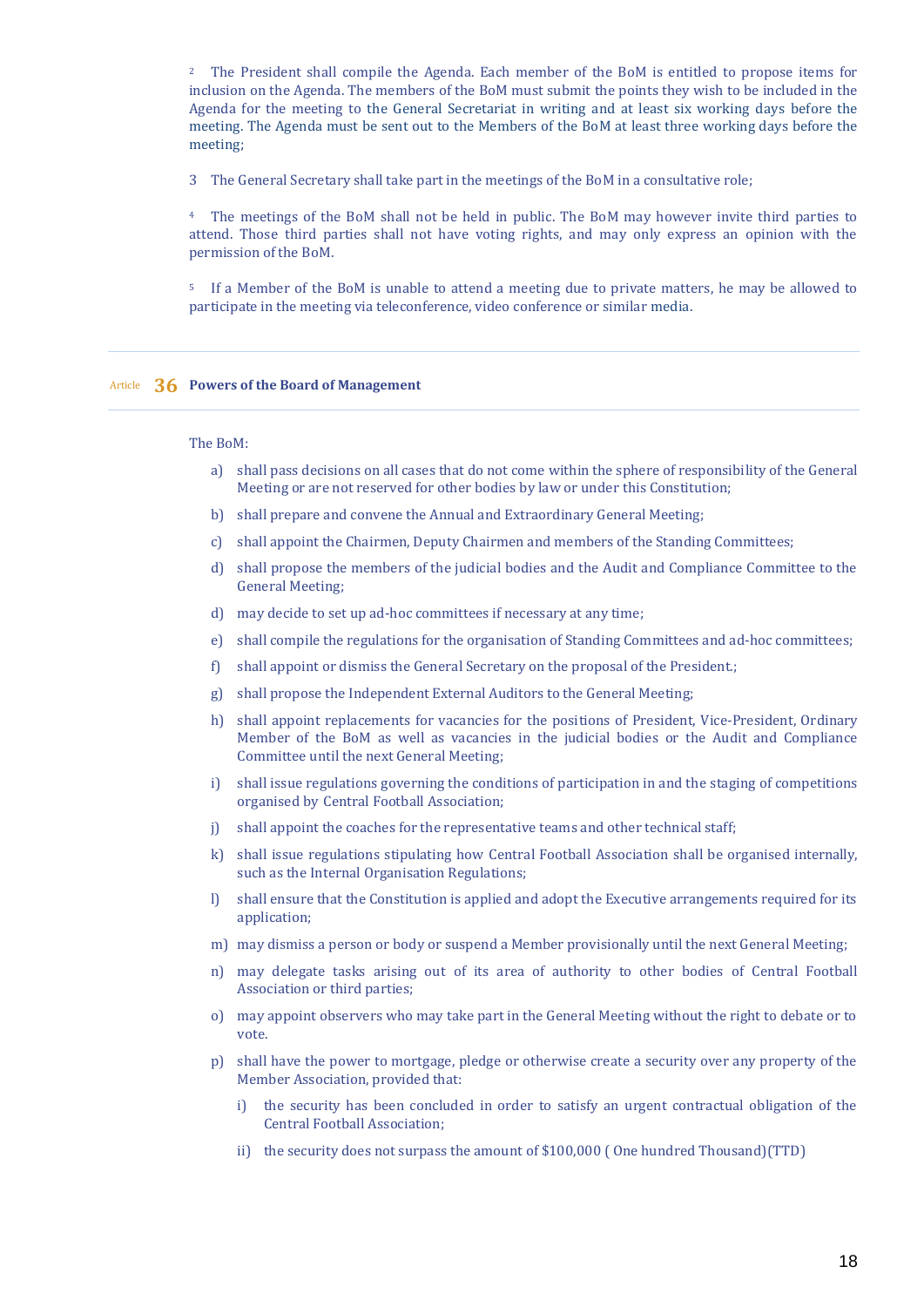<sup>1</sup> The BoM shall not engage in valid debate unless 50% of its members are present.

<sup>2</sup> The BoM shall reach decisions by a majority (more than 50%) of the valid votes cast. In the event of a tied vote, the President shall have the casting vote. Voting by proxy or by letter is not permitted.

<sup>3</sup> Any Member of the BoM must withdraw from the debate and from taking a decision if there is any risk or possibility of a conflict of interests

- <sup>4</sup> The decisions taken shall be recorded in the Minutes.
- <sup>5</sup> The decisions taken by the BoM shall come into effect immediately, unless the BoM decides otherwise.

# Article **38 Dismissal of a person or body**

<sup>1</sup> The General Meeting may dismiss a person or a member of a body. The BoM may place the dismissal of a person or a member of a body on the agenda for the General Meeting. The BoM may also dismiss a person or a member of a body provisionally. Any BoM Member may submit a proposal to place such a motion for dismissal on the agenda of the BoM or General Meeting.

<sup>2</sup> The motion for dismissal must be justified. It must be sent to the Members of the BoM and/or to the Members along with the Agenda.

<sup>3</sup> The person or body in question has the right to defend him- or herself.

<sup>4</sup> The motion for dismissal shall be decided by means of secret ballot. For the motion to be passed, a majority of three quarters of the valid votes is required.

<sup>5</sup> The person or body dismissed (provisionally) is relieved of his or its functions with immediate effect.

# *C. PRESIDENT*

#### Article **39 President**

- <sup>1</sup> The President represents Central Football Association legally.
- <sup>2</sup> He/she is primarily responsible for:
	- a) implementing the decisions passed by the General Meeting and the BoM through the General Secretariat;
	- b) ensuring the effective functioning of the bodies of Central Football Association in order that they achieve the objectives described in this Constitution;
	- c) supervising the work of the General Secretariat;
	- d) relations between Members, the TTFA and other bodies
- <sup>3</sup> Only the President may propose the appointment or dismissal of the General Secretary.
- <sup>4</sup> The President shall preside over the General Meeting, the BoM and Emergency Committee meetings and those committees of which he has been appointed Chairman.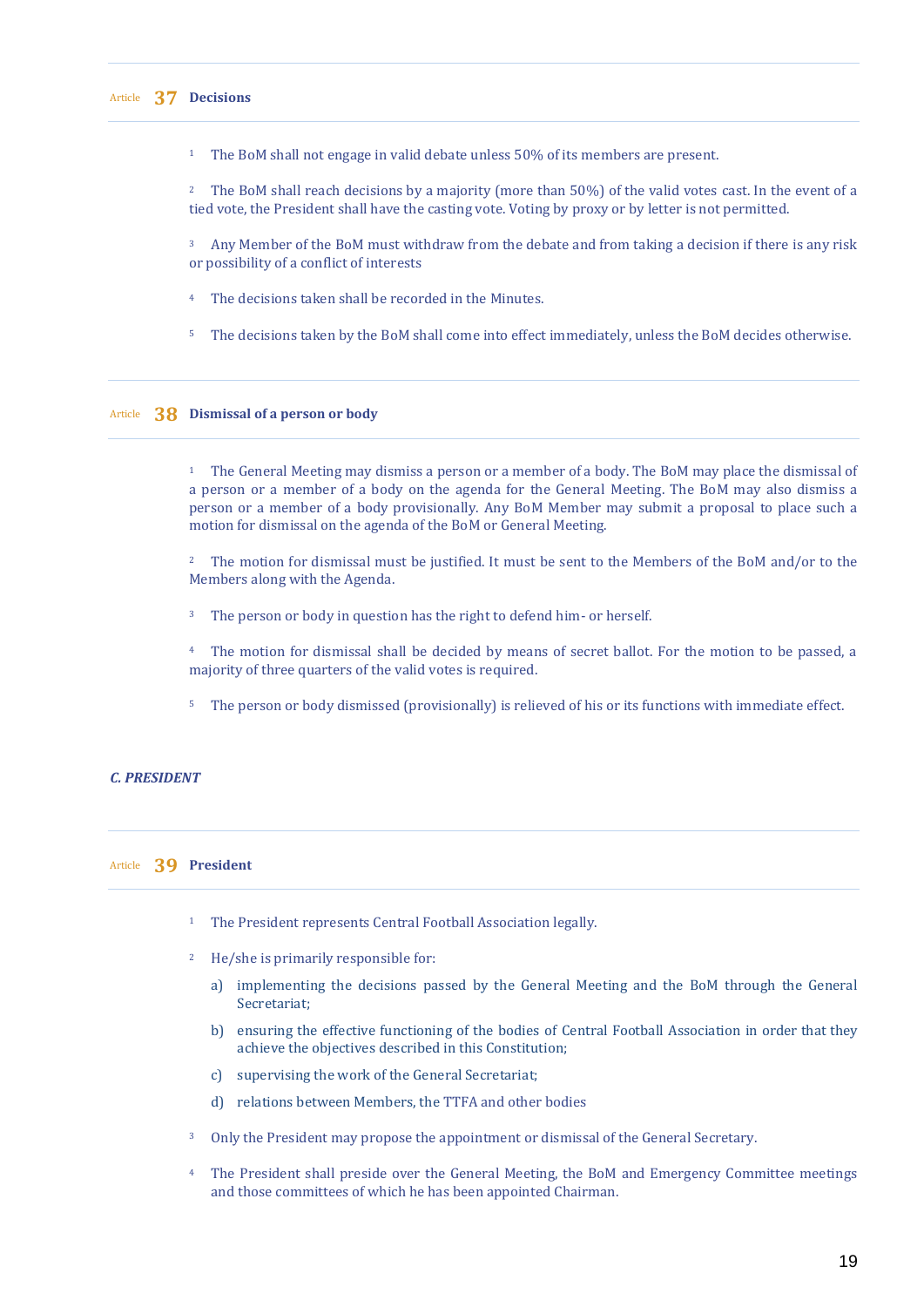- <sup>5</sup> The President shall have an ordinary vote on the BoM and whenever votes are equal, shall have a casting vote.
- <sup>6</sup> If the President is absent or unavailable, the First Vice-President shall assume the responsibilities of the President.
- <sup>7</sup> If the position of the President becomes vacant, the First Vice-President shall assume the President's responsibilities until the next General Meeting. This General Meeting shall elect a new President for the remaining period of office.
- <sup>8</sup> Any additional powers of the President shall be contained in the Internal Organisation Regulations.

# Article **40 Candidates for the office of President**

<sup>1</sup> The President shall be elected by the General Meeting for a period of four years. His mandate shall begin after the end of the General Meeting which has elected him. A President may be re-elected for one term.

<sup>2</sup> Only Full Members may propose candidates for the office of President.

<sup>3</sup> The General Secretariat shall notify the Members of the names of the proposed candidate(s) at least 10 days before the date of the General Meeting.

#### Article **41 Representation and signature**

The President represents Central Football Association legally and is entitled to sign for Central Football Association. The BoM shall set up Internal Organisation Regulations regarding the joint signature of officeholders, in particular, in case of the President's absence and concerning all important business of Central Football Association.

# *D. EMERGENCY COMMITTEE*

#### Article **42 Emergency Committee**

<sup>1</sup> The Emergency Committee shall deal with all matters requiring immediate settlement between two meetings of the BoM. The Committee shall consist of the President, a Vice President and two (2) members chosen from amongst the Members of the BoM. The Committee is appointed by the BoM for a period of four years.

<sup>2</sup> The President shall convene the Emergency Committee meetings. If a meeting cannot be convened within an appropriate period of time, decisions may be arrived at through other means of communication. Such decisions shall have immediate legal effect. The President shall notify the BoM immediately of the Emergency Committee's decisions.

<sup>3</sup> The Emergency Committee shall not engage in valid debate unless a majority (more than 50%) of its Members are present. The Emergency Committee shall reach decisions by a majority (more than 50%) of the valid votes cast. In the event of a tied vote, the President shall have the casting vote.

<sup>4</sup> All decisions taken by the Emergency Committee shall be ratified by the BoM at its next meeting.

5 If the President is unable to attend a meeting, the Vice-president, who shall be a Member of the Emergency Committee, shall assume the President's responsibilities.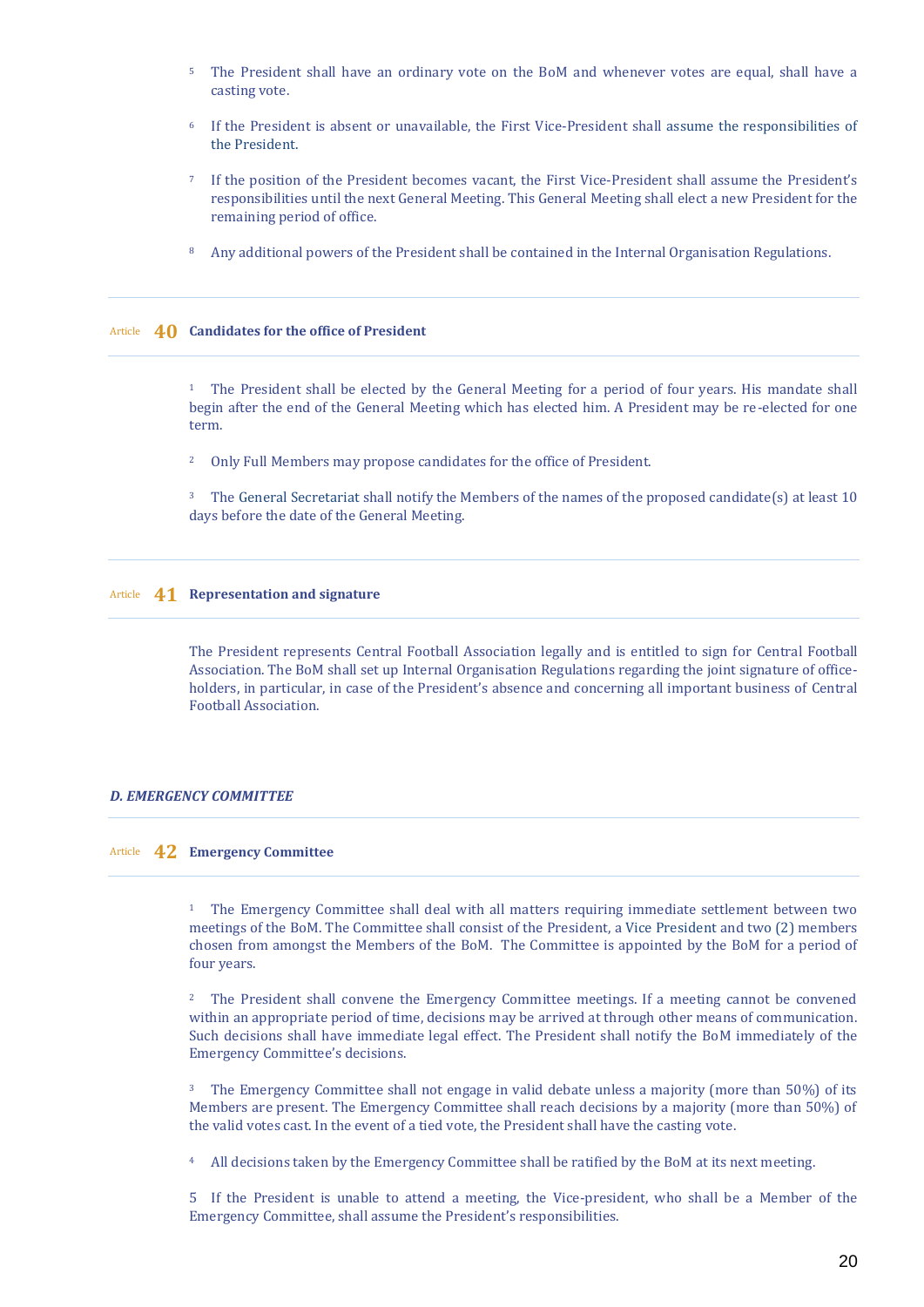# Article **43 Standing Committees**

- <sup>1</sup> The standing committees are:
	- a) Finance Committee;
	- b) Audit and Compliance Committee;
	- c) Competitions and Tournaments Committee
	- d) Technical, Selection and Development Committee
	- e) Referees Department;
	- f) Committee for Women's Football;
	- g) Youth Football and Development Committee;
	- h) Sports Medicine Committee;
	- j) Players' Status Committee.
	- k) Marketing Committee

<sup>2</sup> The chairmen of the standing committees shall be Members of the BoM with the exception of those for the Audit and Compliance Committee, who may not belong to the BoM. The other members of each standing committee shall be appointed by the BoM. The members of the standing committees shall be designated for a term of office of four years.

<sup>3</sup> Each standing committee shall consist of a chairman, a deputy chairman and maximum 5 other members.

<sup>4</sup> Each chairman shall represent his/her committee and conduct business in compliance with the relevant Organisation Regulations drawn up by the BoM.

<sup>5</sup> Each chairman shall fix the dates of meetings in collaboration with the General Secretary, ensure that all tasks are carried out and report back to the BoM.

<sup>6</sup> Each committee may propose amendments to its regulations to the BoM.

# Article **44 Finance Committee**

The Finance Committee shall monitor the financial management and advise the BoM on financial matters and asset management. It shall analyse the budget of Central Football Association and the financial statements prepared by the General Secretary and submit them to the BoM for approval.

# Article **45 Audit and Compliance Committee**

<sup>1</sup> The Audit and Compliance Committee shall ensure the completeness and reliability of the financial accounting and review the financial statements, the consolidated financial statement and the Independent External Auditors' Reports.

<sup>2</sup> The Audit and Compliance Committee shall advise and assist the BoM in monitoring the Association's financial and compliance matters, and issue and monitor compliance with the relevant regulations of the Association.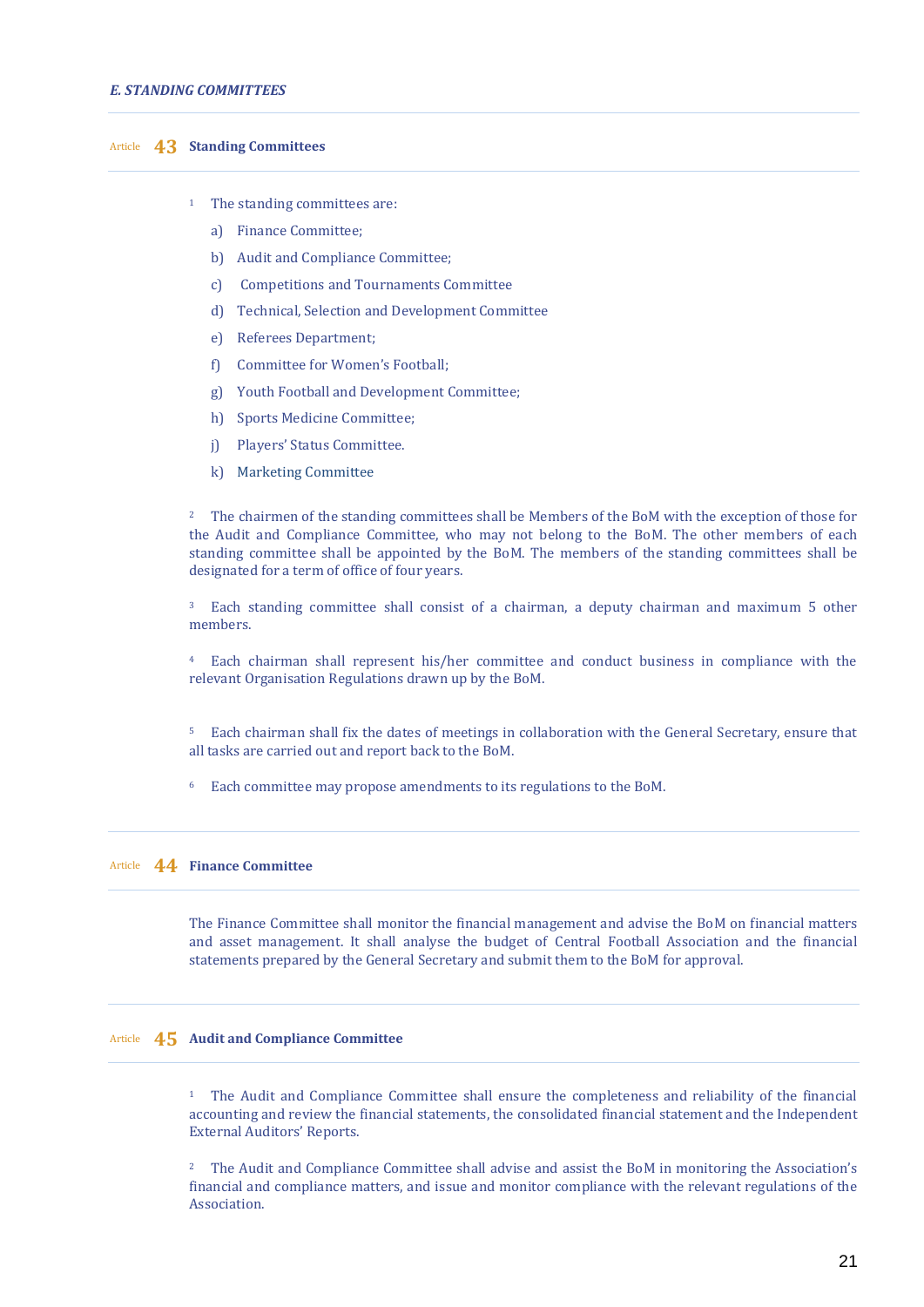<sup>3</sup> The Chairman, Deputy Chairman and Members of the Audit and Compliance Committee shall be elected by the General Meeting upon the proposal of the BoM for a period of four years and may only be relieved of their duties by the General Meeting.

<sup>4</sup> The Chairman and Deputy Chairman of the Audit and Compliance Committee shall be independent from Central Football Association, its bodies and Members.

<sup>5</sup> If the Chairman, the Deputy Chairman or a Member of the Audit and Compliance Committee permanently ceases to perform his official function during his term of office, the BoM shall appoint a replacement to serve until the next General Meeting.

# Article **46 Competitions and Tournaments Committee**

The Competitions and Tournaments Committee shall propose the competitions of Central Football Association in compliance with the provisions of the Constitution and the regulations applicable to Central Football Association's competitions.

# Article **47 Technical, Selection and Development Committee**

The Technical, Selection and Development Committee shall primarily oversee the basic aspects of football training and technical development for Players, Administrative and Technical Personnel of the Central Football Association.

The Committee shall also propose Players and technical personnel to the BoM for representative duties and address such technical and/or developmental matters which might be referred to it from time to time.

#### Article **48 Referees Department**

The Referees Department shall implement the Laws of the Game. It shall appoint the Referees for matches in competitions organised by Central Football Association, organise refereeing matters within Central Football Association in collaboration with the administration of Central Football Association and monitor the education and training of Referees. The duties and responsibilities of the Referees Department shall comply with the applicable FIFA Regulations on the Organisation of Refereeing in FIFA Member Associations.

#### Article **49 Committee for Women's Football**

The Committee for Women's Football shall organise the women's football competitions of Central Football Association and deal with all matters relating to women's football.

# Article **50 Youth Football and Development Committee**

 The Youth Football and Development Committee shall organise the youth football competitions of Member Association and deal with all matters relating to youth football.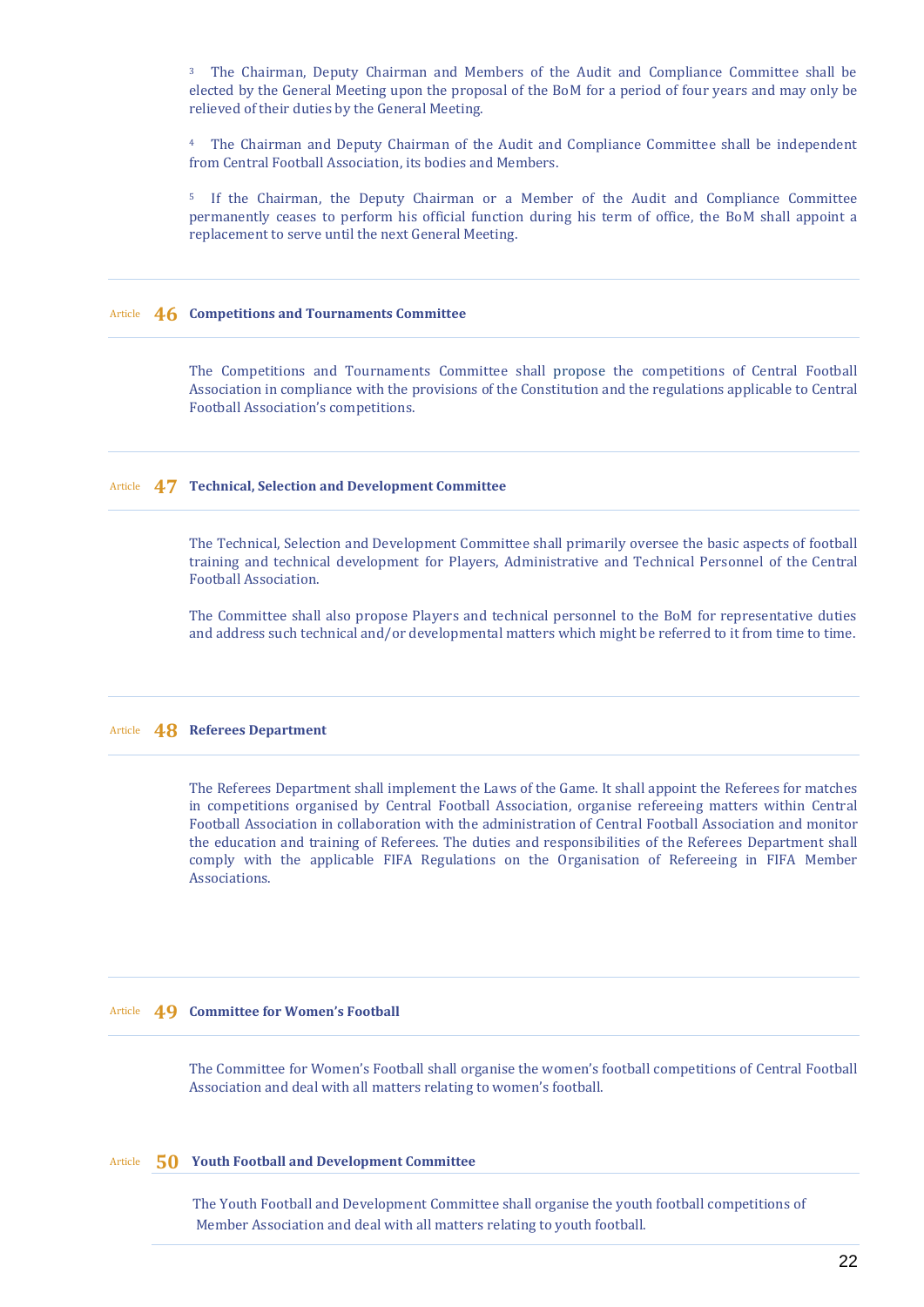#### Article **51 Sports Medicine Committee**

The Sports Medicine Committee shall deal with all medical aspects of football.

# Article **52 Players' Status Committee**

<sup>1</sup> The Players' Status Committee shall set up and monitor compliance with transfer regulations in accordance with the applicable FIFA Regulations on the Status and Transfer of Players and determine the status of Players for the various competitions of Central Football Association. The BoM may issue special regulations governing the Players' Status Committee's powers of jurisdiction.

<sup>2</sup> Players' status disputes involving Central Football Association, its Members, Players, Officials and match and players' agents shall be settled in the last instance by an Arbitration Tribunal in accordance with this Constitution and subject to any applicable national law.

#### Article **54 Marketing Committee**

The Marketing Committee shall advise the BoM with regard to drafting and implementing contracts between Central Football Association and its marketing partners, propose and analyse marketing strategies that have been devised.

# Article **55 Ad-hoc committees**

The BoM may, if necessary, create ad-hoc committees for special duties and a limited period of time. The BoM shall appoint a Chairman, a Deputy Chairman and an appropriate number of members. Their duties and functions are defined in special regulations drawn up by the BoM. An Ad-hoc committee shall report directly to the BoM.

# *F. OTHER BODIES*

# Article **56 Club Licensing Committee**

<sup>1</sup> The Club Licensing Committee is in charge of the club licensing system within the Central Football Association in accordance with the regulations of Central Football Association.

<sup>2</sup> The BoM shall issue regulations regarding a club licensing system governing the participation of Clubs in the competitions of Central Football Association, in conformity with the FIFA Club Licensing Regulations and the minimum requirements of the club licensing system set up by CONCACAF.

# *G. GENERAL SECRETARIAT*

#### Article **57 General Secretariat**

The General Secretariat shall carry out all the administrative work of Central Football Association under the direction of the General Secretary. The Members of the General Secretariat are bound by the Internal Organisation Regulations and shall fulfil the given tasks in good faith.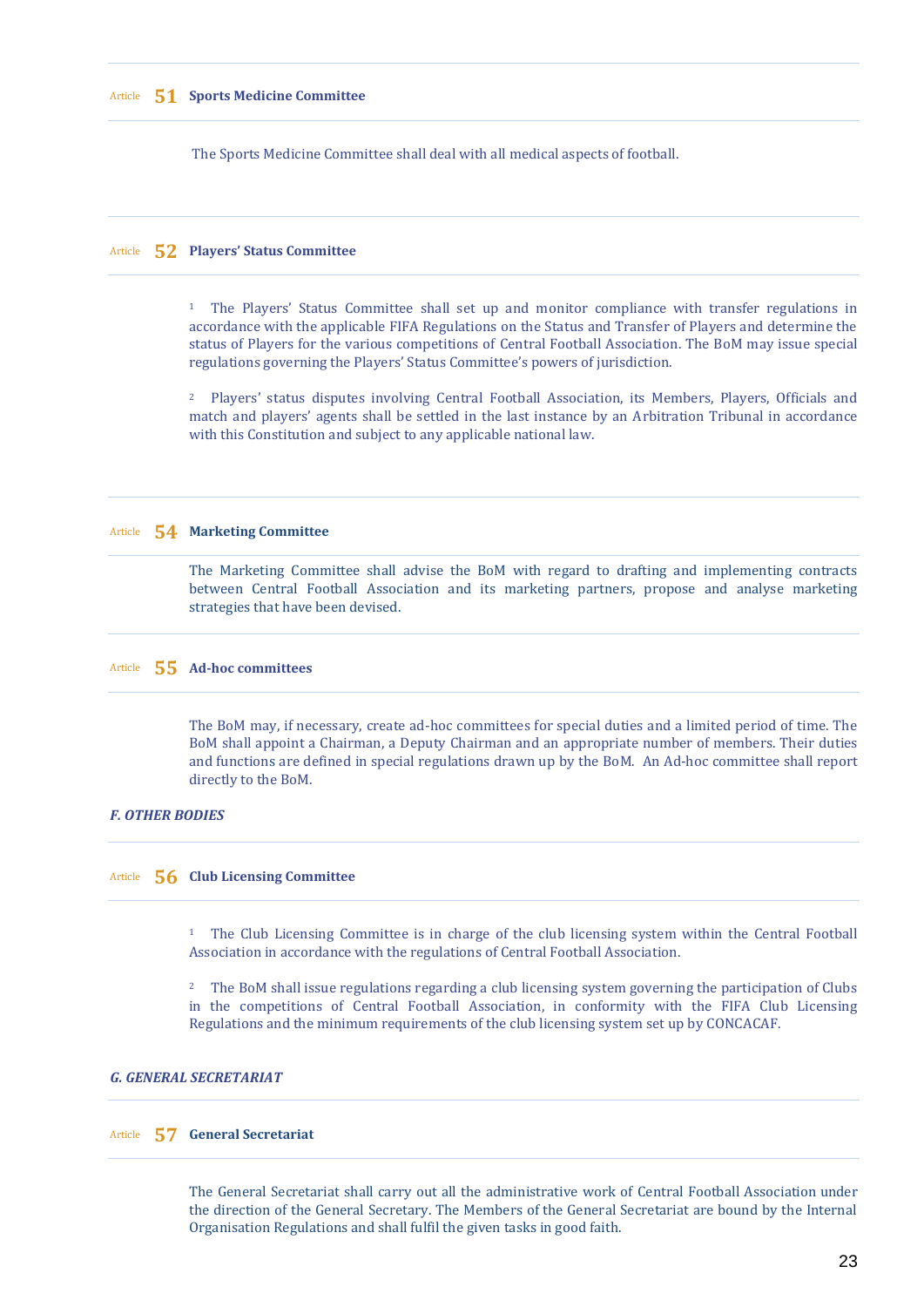# Article **58 General Secretary**

<sup>1</sup> The General Secretary is the Chief Executive Officer of the General Secretariat.

<sup>2</sup> He shall be appointed on the basis of an agreement governed by private law and shall have the necessary professional qualifications.

- <sup>3</sup> He shall be responsible for:
	- a) implementing decisions passed by the General Meeting and BoM in compliance with the President's directives;
	- b) attending the General Meeting and meetings of the BoM, Emergency Committee and the Standing and Ad-hoc committees;
	- c) organising the General Meeting and meetings of the BoM and other bodies;
	- d) compiling the Minutes for the meetings of the General Meeting, BoM, Emergency Committee and Standing and Ad-hoc committees;
	- e) ensuring that the accounts of Central Football Association (*Regional Association*) are properly managed and up to date;
	- f) the correspondence of Central Football Association (*Regional Association*);
	- g) relations with the Members, committees, and TTFA;
	- h) organising the General Secretariat;
	- i) the appointment and dismissal of staff working in the General Secretariat upon approval of the President;
	- j) the appointment and dismissal of managerial staff, upon approval of the President and the BoM.

Any additional responsibilities and duties assigned to the General Secretary shall be stipulated in the Internal Organisation Regulations.

5 The General Secretary may not be a Delegate at the General Meeting or a Member of any body of Central Football Association.

# *H. JUDICIAL BODIES*

# Article **59 Judicial bodies**

- <sup>1</sup> The judicial bodies of Central Football Association are:
	- a) the Disciplinary Committee;
	- b) the Appeal Committee.

<sup>2</sup> The judicial bodies shall consist of a Chairman, a Deputy Chairman and maximum five other Members.

<sup>3</sup> The judicial bodies are to be composed in such a way that the Members, together, have the knowledge, abilities and specialist experience that is necessary for the due completion of their tasks. The Chairmen of the judicial bodies shall be qualified to practise law.

<sup>3</sup> The term of office of all Members shall be four years. The Members may be re-elected or relieved of their duties at any time, although they may only be relieved of their duties by the General Meeting.

<sup>4</sup> The Chairmen, Deputy Chairmen and other Members of the judicial bodies shall be proposed by the BoM and confirmed by the General Meeting and may not be a member of any body of Central Football Association.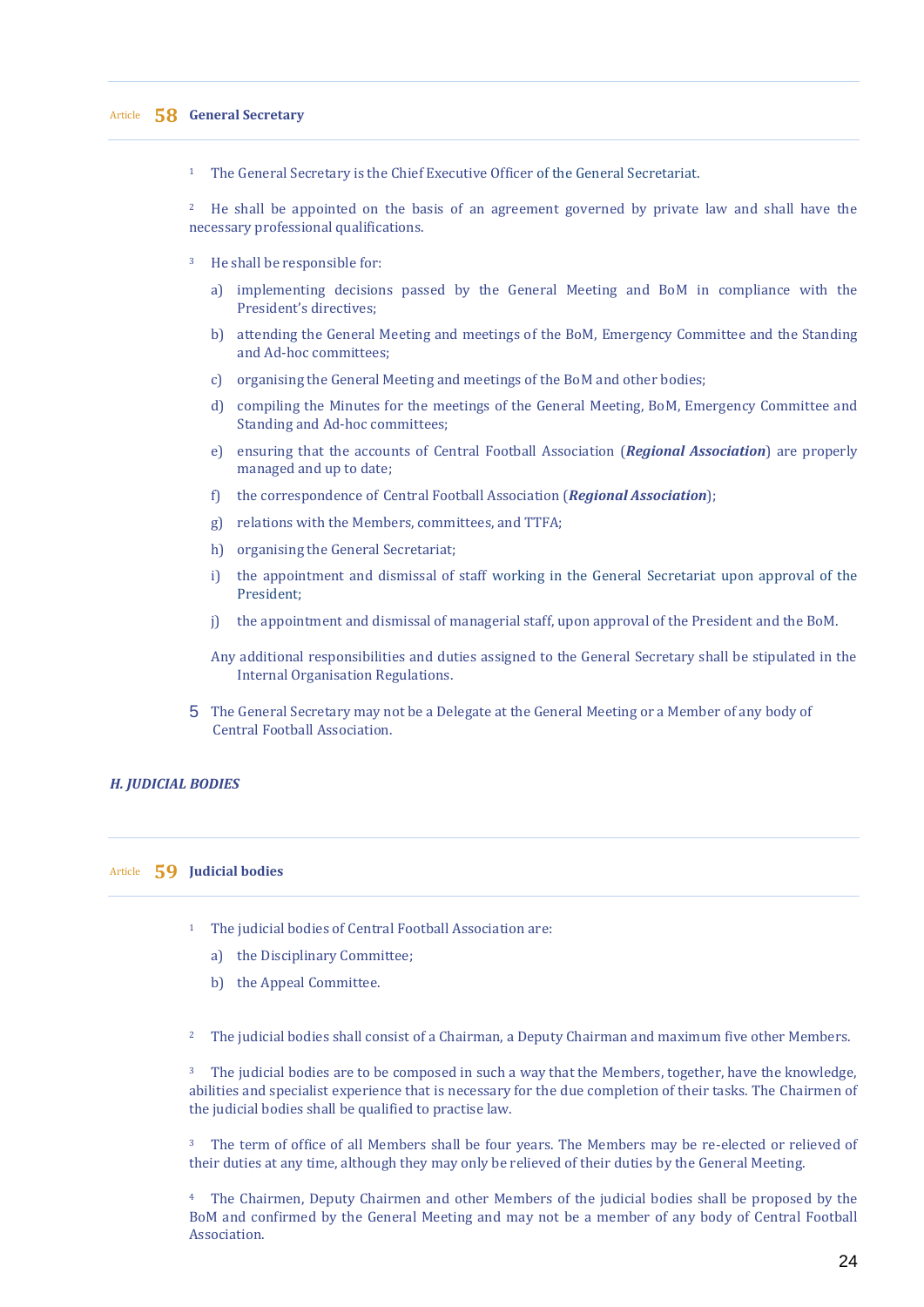<sup>5</sup> If the Chairman, the Deputy Chairman or a Member of a judicial body permanently ceases to perform his official function during his term of office, the BoM shall appoint a replacement to serve until the next General Meeting, when a replacement will be elected for the remaining period of office.

<sup>6</sup> The responsibilities and function of the judicial bodies shall be stipulated in the Disciplinary Code and the Code of Ethics of Central Football Association.

# Article **60 Disciplinary Committee**

<sup>1</sup> The function of the Disciplinary Committee shall be governed by the Disciplinary Code of Central Football Association. In general, the Disciplinary Committee shall pass decisions only when at least three (3) Members are present.

<sup>2</sup> The Disciplinary Committee may pronounce the sanctions described in this Constitution and the Disciplinary Code of Central Football Association on Members, Officials, Players, Clubs and match and players' agents.

<sup>3</sup> These provisions do not affect the powers of the General Meeting and the BoM with regard to the suspension and expulsion of Members.

<sup>4</sup> The BoM shall issue the Disciplinary Code of Central Football Association, which shall be in accordance with the principles laid down in the applicable FIFA Disciplinary Code.

# Article **61 Appeal Committee**

<sup>1</sup> The function of the Appeal Committee shall be governed by the Disciplinary Code of Central Football Association. In general, the Appeal Committee shall pass decisions only when at least three of its members are present. In certain cases, as specified in the relevant regulations, the Chairman may rule alone.

<sup>2</sup> The Appeal Committee is responsible for hearing appeals against decisions from the Disciplinary Committee that are not declared final by the relevant regulations of Central Football Association.

<sup>3</sup> Decisions pronounced by the Appeal Committee may only be appealed to the Court of Arbitration for Sport in Lausanne, Switzerland, or to a national, Independent Arbitration Tribunal in accordance with the provisions in the TTFA Constitution.

# Article **62 Disciplinary measures**

The disciplinary measures are primarily:

- <sup>1</sup> for natural and legal persons:
	- a) a warning;
	- b) a reprimand;
	- c) a fine;
	- d) the return of awards.
- <sup>2</sup> for natural persons:
	- a) a caution;
	- b) an expulsion;
	- c) a match suspension;
	- d) a ban from the dressing rooms and/or the substitutes' bench;
	- e) a ban from entering a stadium;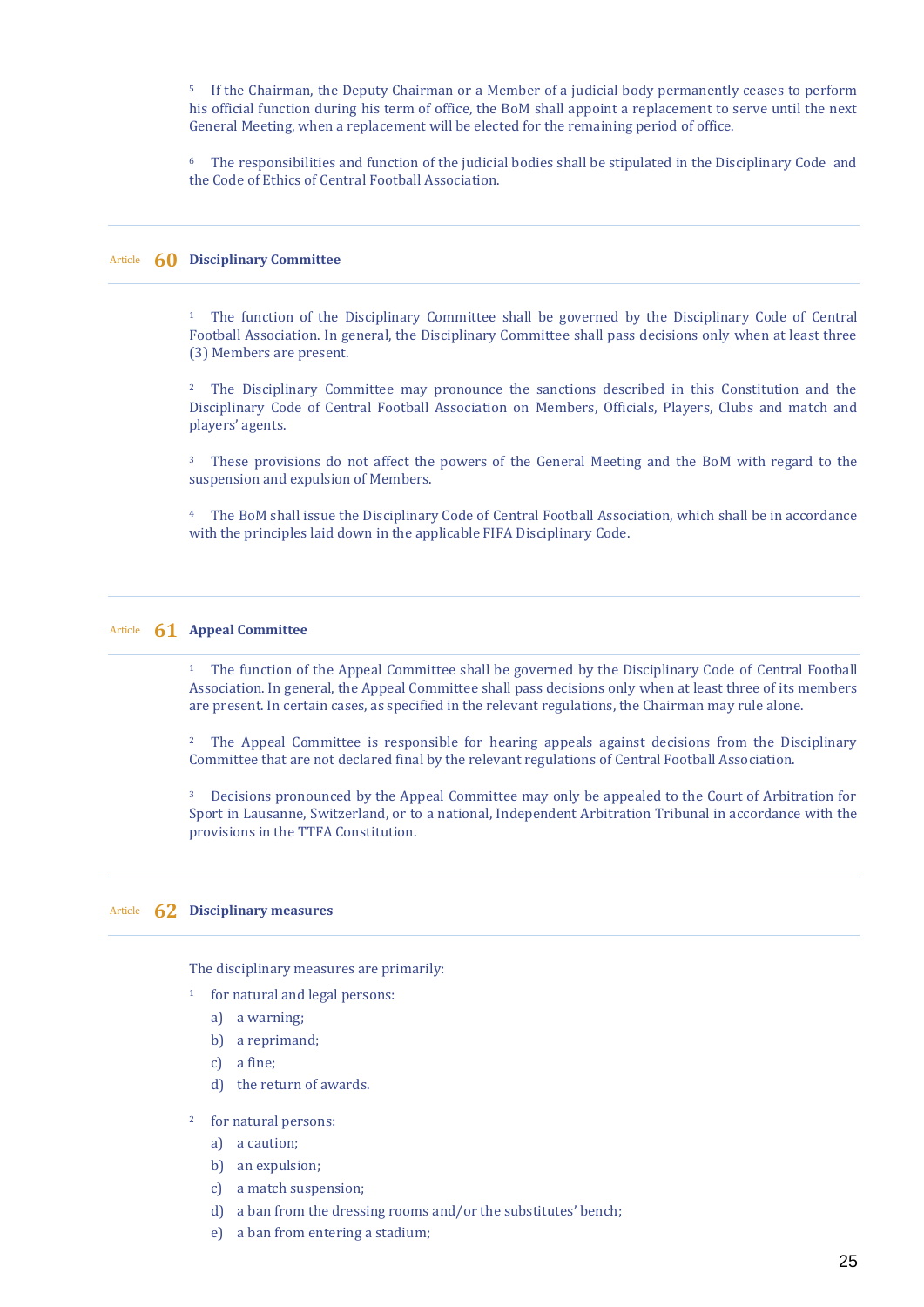- f) a ban on taking part in any football-related activity;
- g) social work;
- h) suspension.

# <sup>3</sup> for legal persons:

- a) a transfer ban;
- b) playing a match without spectators;
- c) playing a match on neutral territory;
- d) a ban on playing in a particular stadium;
- e) annulment of the result of the match;
- f) expulsion from a competition;
- g) a forfeit;
- h) deduction of points;
- i) relegation to a lower division;
- j) replaying a match.

# Article **63 Arbitration**

<sup>1</sup> Disputes in the Central Football Association or disputes affecting Leagues, members of Leagues, Clubs, members of Clubs, Players, Officials and Officials of other Associations, shall not be submitted to Ordinary Courts, unless the TTFA regulations, this Constitution or binding legal provisions specifically provide for or stipulate recourse to Ordinary Courts.

<sup>2</sup> Instead, such disputes as specified in par. 1 shall be taken to an Independent Arbitration Tribunal created by Central Football Association. The BoM shall issue special regulations regarding the composition, jurisdiction and procedural rules of this Arbitration Tribunal.

<sup>3</sup> As long as such Arbitration Tribunal has not been duly installed by Central Football Association and recognised by the General Meeting, any dispute of national dimension may only be referred in the last instance to CAS.

# Article **64 Jurisdiction**

<sup>1</sup> Recourse may only be made to an Arbitration Tribunal in accordance with the foregoing article once all internal channels of Central Football Association have been exhausted or if the dispute does not fall under the jurisdiction of the judicial bodies.

<sup>2</sup> The Central Football Association shall have jurisdiction on internal Regional disputes, i.e. disputes between parties belonging to Central Football Association. TTFA shall have jurisdiction on national disputes, i.e. disputes between parties belonging to different Associations and/or Confederations.

# Article **65 Court of Arbitration for Sport**

<sup>1</sup> In accordance with the relevant provisions of the FIFA Statutes, any appeal against a final and binding decision passed by FIFA, CONCACAF or the leagues shall be heard by the CAS, unless another Arbitration Tribunal has jurisdiction in accordance with art. 67. CAS shall not, however, hear appeals on violations of the Laws of the Game, and suspensions of up to four matches or up to three months (with the exception of doping decisions).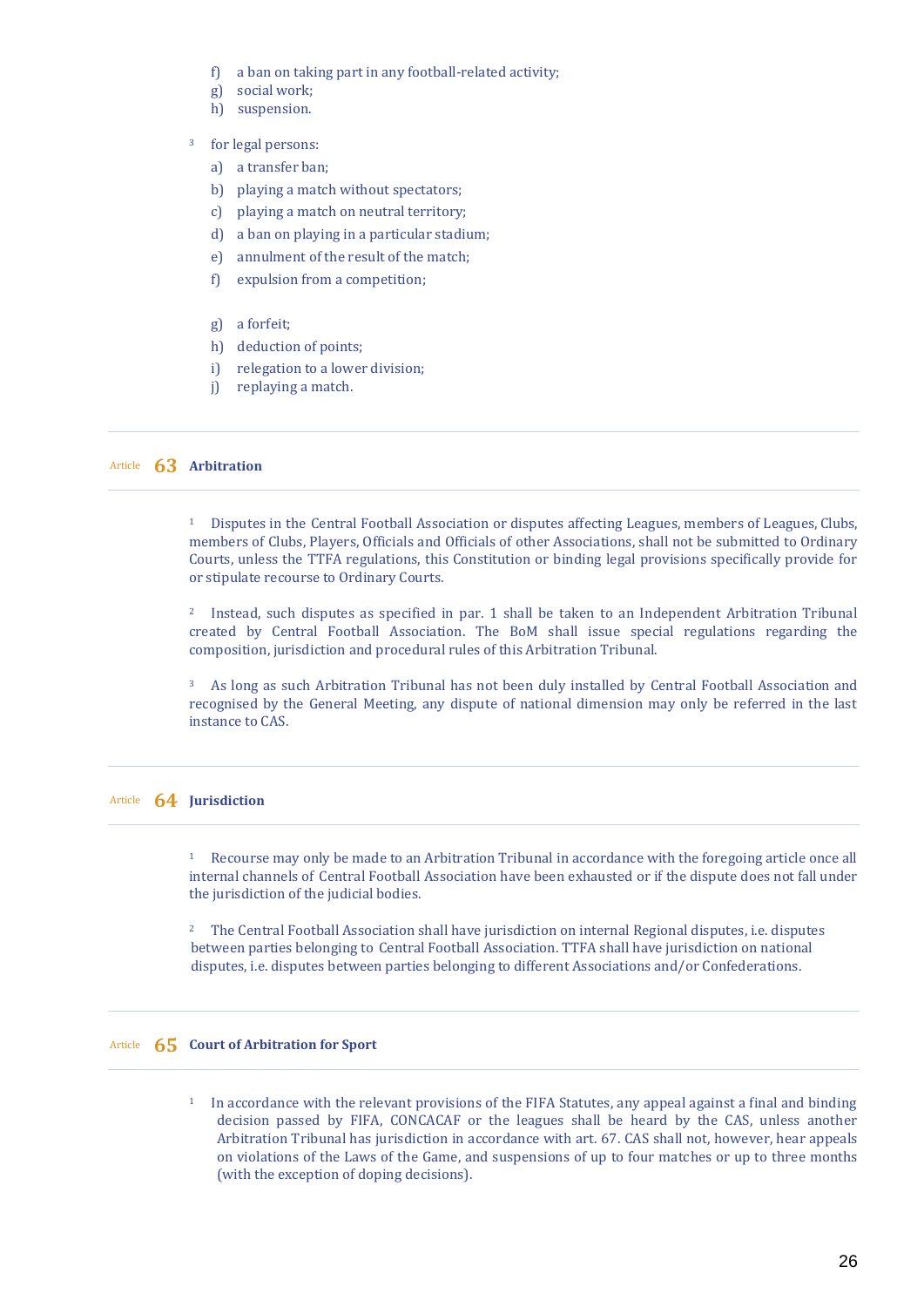<sup>2</sup> The Central Football Association shall ensure its full compliance and that of all those subject to its jurisdiction with any final decision passed by TTFA, a FIFA body, by a CONCACAF body, by the Arbitration Tribunal recognised by Central Football Association or by the CAS.

**V. FINANCE**

# Article **66 Financial period**

<sup>1</sup> The financial period of Central Football Association shall be one year and shall begin on 1 January and end on 31 December.

<sup>2</sup> The revenue and expenses of Central Football Association shall be managed so that they balance out over the financial period. Central Football Association major duties in the future shall be guaranteed through the creation of reserves.

<sup>3</sup> The General Secretary is responsible for drawing up the annual consolidated accounts of Central Football Association with its subsidiaries as at 31st December.

#### Article **67 Revenue**

The revenue of Central Football Association arises specifically from:

- a) grants
- b) receipts generated by the marketing of rights to which Central Football Association is entitled;
- c) fines imposed by the authorised bodies;
- d) other subscriptions and receipts in keeping with the objectives pursued by Central Football Association;
- e) donations;
- f) any other revenue related to football activities.

# Article **68 Expenses**

Central Football Association bears:

- a) the expenses stipulated in the budget;
- b) other expenses approved by the General Meeting and expenses that the Board of Directors is entitled to incur within the scope of its authority;
- c) all other expenses in keeping with the objectives pursued by Central Football Association.

# Article **69 Independent External Auditors**

The Independent External Auditors appointed by the General Meeting shall audit the accounts in accordance with the appropriate principles of accounting and present a Report to the BoM. The Auditors shall be appointed for a period of four years. This mandate may be renewed.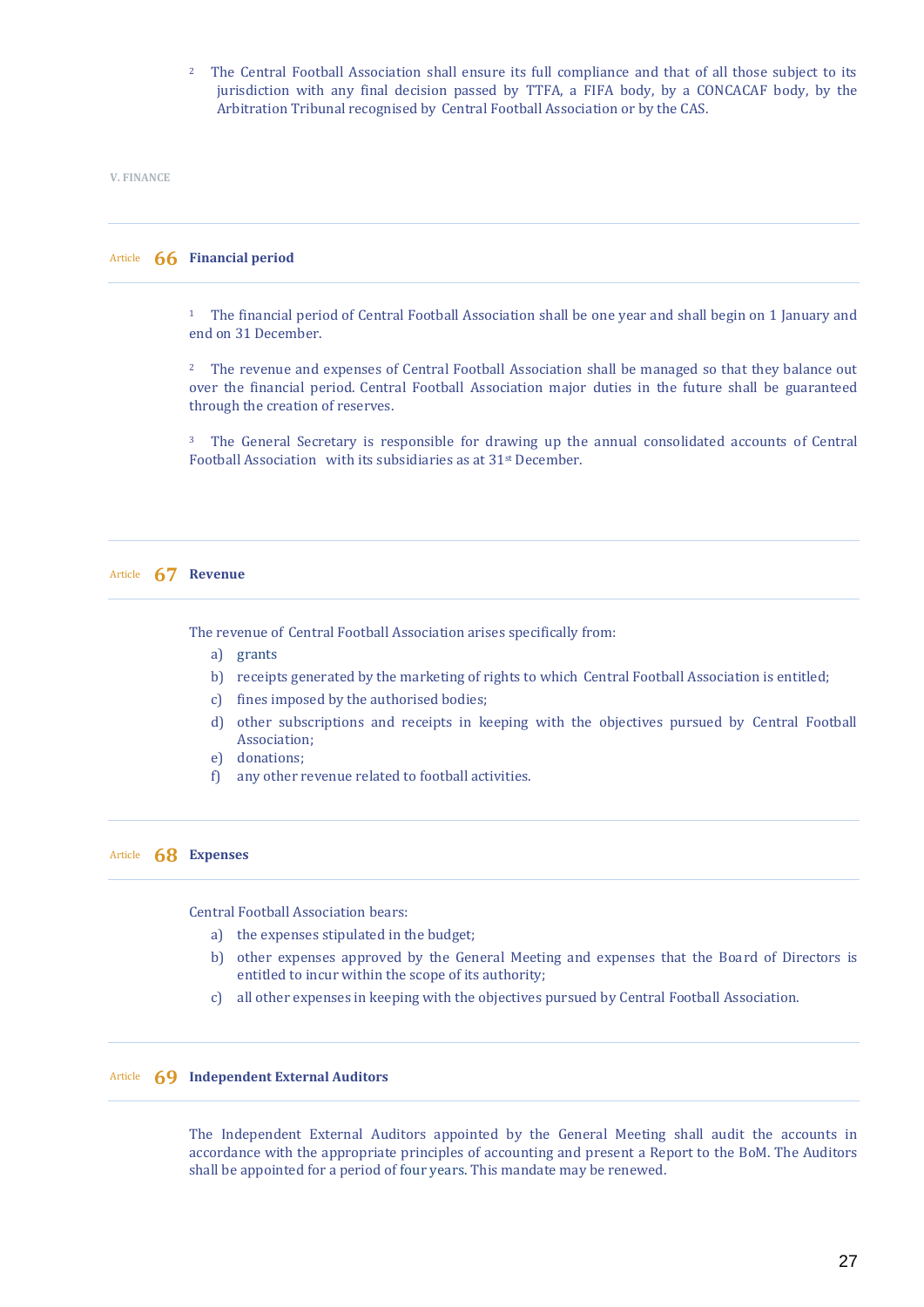#### Article **70 Membership subscriptions**

<sup>1</sup> Membership subscriptions are due by 31st of January of each year. However, the BoM, upon reasonable explanation being given by a Member for its failure to pay its subscription by the date specified, may in its discretion, extendthe time to permit payment of the said subscription by the Member

The annual subscription for new Members for the year in question shall be paid within 30 days of the close of the General Meeting at which they are admitted.

<sup>2</sup> The General Meeting shall fix the amount of the annual subscription on the recommendation of the BoM

Article **71 Settlement**

Central Football Association may debit any Member's assets to settle claims.

Article **72 Levies**

Central Football Association may demand that a levy be paid by its Members for matches.

**VI. COMPETITIONS AND RIGHTS IN COMPETITIONS AND EVENTS**

# Article **73 Competitions**

1 Central Football Association organises and coordinates the official competitions held within its designated Region.

<sup>2</sup> The BoM may delegate to Central Football Association's subordinate leagues the authority to organise competitions by means of a proper and comprehensive agreement. The competitions organised by these leagues shall not interfere with those competitions organised by Central Football Association. Competitions organised by Central Football Association shall take priority.

<sup>3</sup> The Board of Directors may issue special regulations to this end.

Article **74 Rights**

 1 The Central Football Association and its Members are the original owners of all of the rights emanating from competitions and other events coming under their respective jurisdiction, without any restrictions as to content, time, place and law. These rights include, among others, every kind of financial rights, audiovisual and radio recording, reproduction and broadcasting rights, multimedia rights, marketing and promotional rights and incorporeal rights such as emblems and rights arising under copyright law.

<sup>2</sup> The BoM shall decide how and to what extent these rights are utilised and issue special regulations to this end.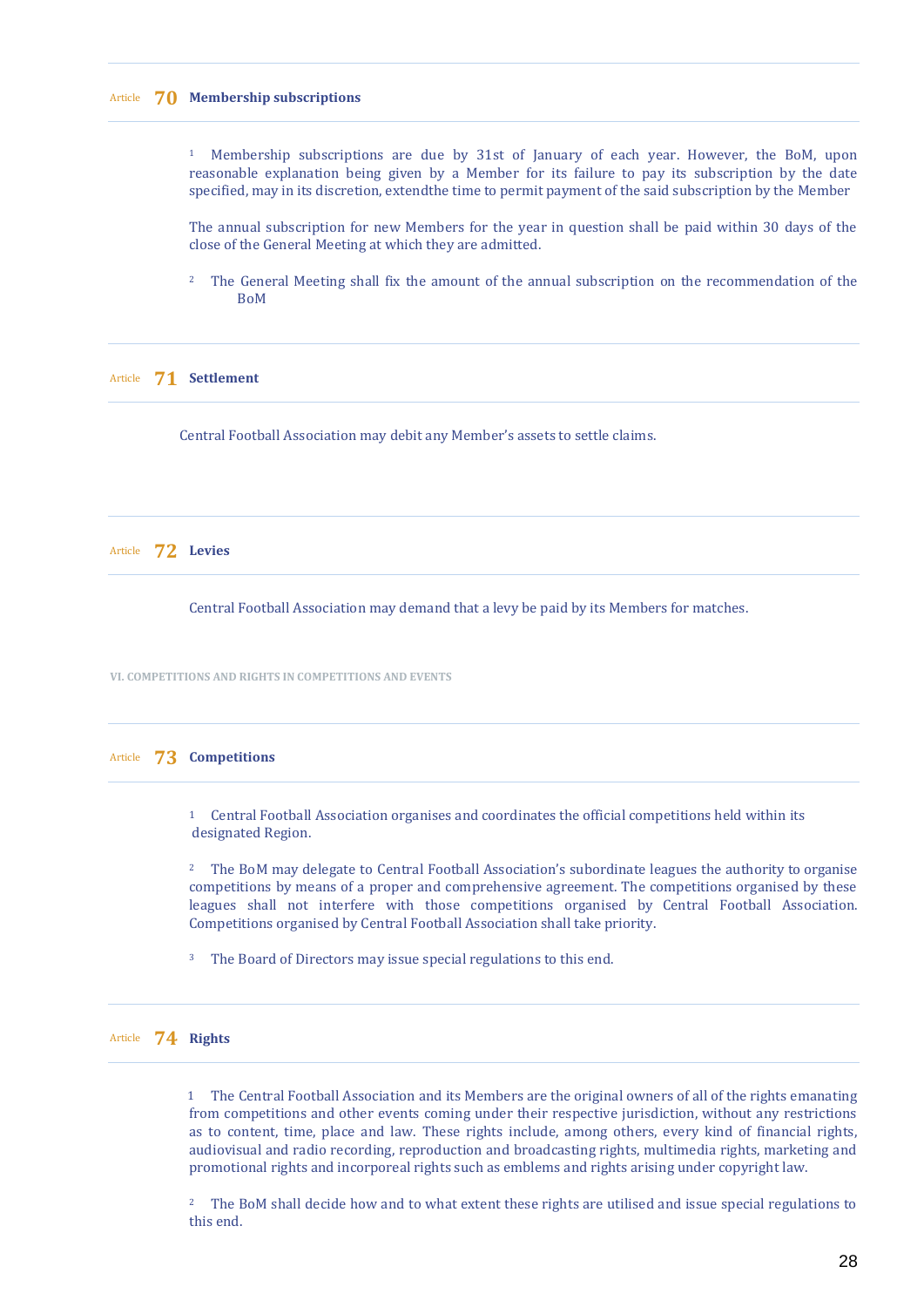The Central Football Association and its Members are exclusively responsible for authorising the distribution of image and sound and other data carriers of football matches and events coming under their respective jurisdiction, and without any restrictions.

**VII. INTERNATIONAL MATCHES AND COMPETITIONS**

# Article **76 International matches and competitions**

The authority for organising international matches and competitions between representative teams and between Leagues, Club teams and/or scratch teams lies solely with TTFA. No such match or competition shall take place without the prior permission of TTFA

#### Article **77 Contacts**

Central Football Association, its Members, Players, Officials and match and players' agents shall not play matches or make sporting contact with Associations that are not Members of FIFA or with provisional Members of a Confederation without the approval of FIFA.

# Article **78 Approval**

<sup>1</sup> Clubs, Leagues or any other group of Clubs that are affiliated to Central Football Association may only join another Association with the authorisation of Central Football Association and TTFA.

<sup>2</sup> Clubs, Leagues or any other group of Clubs that are affiliated to Central Football Association cannot participate in competitions on the territory of another Association without the authorisation of Central Football Association, the other Association(s) and TTFA.

**VIII. FINAL PROVISIONS**

# Article **79 Unforeseen contingencies and force majeure**

The BoM shall have the power to decide on all cases of force majeure and on all matters not provided for in this Constitution, such decisions to be made according to right and justice, taking into account the relevant regulations of Central Football Association, TTFA, FIFA, and CONCACAF.